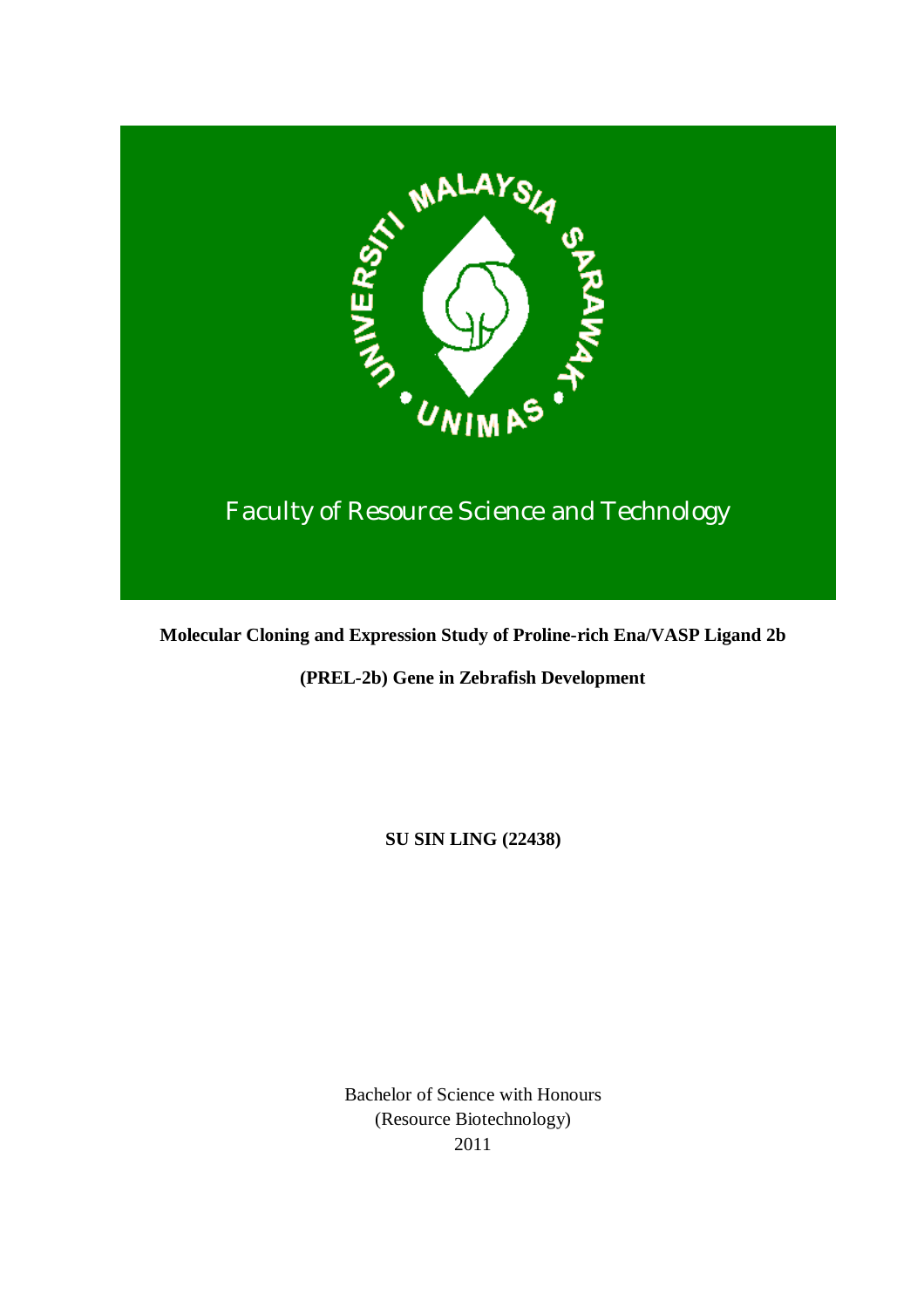**Molecular Cloning and Expression Study of Proline-rich Ena/VASP Ligand 2b** 

**(PREL-2b) Gene in Zebrafish Development**

**SU SIN LING (22438)**

This project is submitted in partial fulfilment of the requirement for the degree of Bachelor of Science with Honours (Resource Biotechnology)

> Faculty of Resource Science and Technology UNIVERSITI MALAYSIA SARAWAK 2011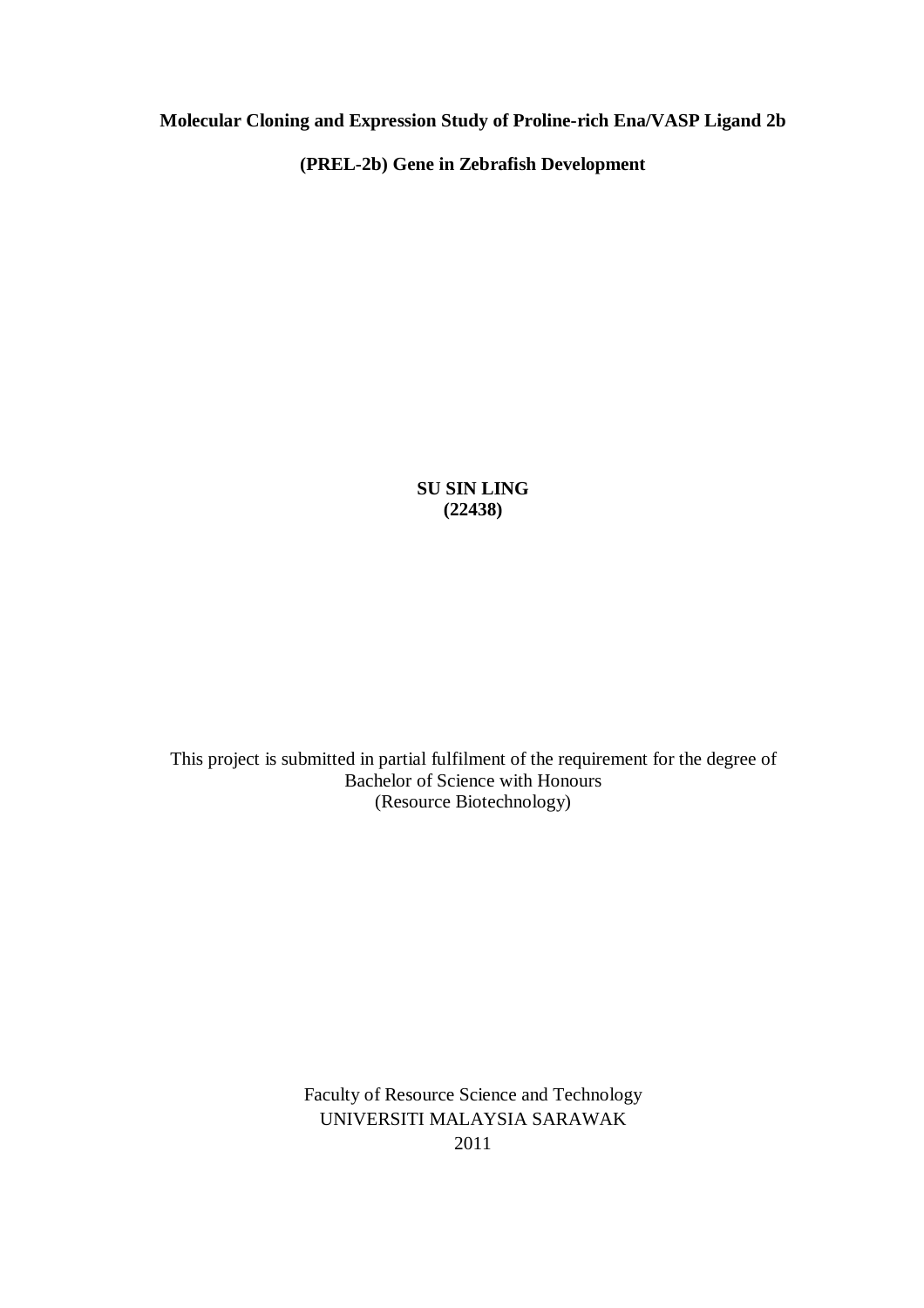#### **ACKNOWLEDGEMENT**

Above all, I would like to thank God for His blessings upon the completion of this project. My sincere gratitude and heartfelt thanks to my supervisor, Dr. Lee Kui Soon for giving me the opportunity to work under his guidance, supervision, assistance, valuable advice, generous suggestions and encouragement.

I would like to dedicate my special thanks to Miss Ma Xiang Ru (PhD) and Miss Tiong Wen Ni (Msc.) from Immunology-Human Molecular Genetics Laboratory (i-HMGL) for sharing experiences and knowledge with me throughout my project. Furthermore, I also like to dedicate my thanks to Associate Professor Dr. Edmund Sim Ui Hang from Immunology-Human Molecular Genetics Laboratory (i-HMGL), Associate Professor Dr. Hairul Azman Roslan from Genetic Engineering Laboratory (GELAB) and Associate Professor Dr. Mohd Hasnain Md. Hussain from Proteomics Laboratory for providing essential equipments and reagents to me for my laboratory works.

Besides, I would like to thank Mr. Dahlan Rambli and Mr. Abang Iskandharsah and other lab assistants such as Miss Sheela anak Ungau for their assistances especially in term of technical problems. I would like to thank my lovely friends and course-mates who lent me their hands in the time of difficulties. Last but not least, I have my parents to thank for my success in completing this project.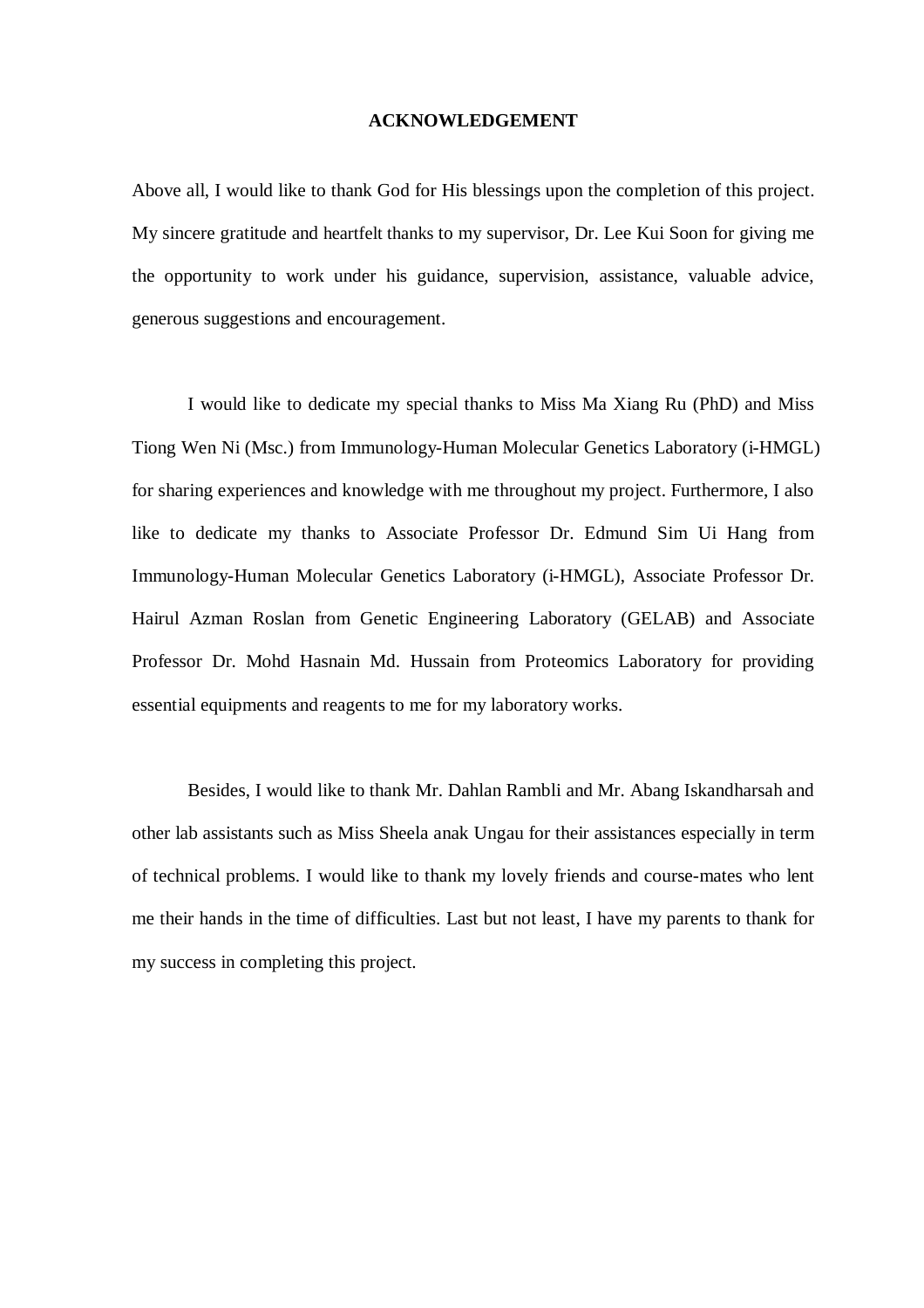## **UNIVERSITI MALAYSIA SARAWAK**

| DECLARATION OF FINAL YEAR PROJECT REPORT/THESIS |                                                                                               |  |  |
|-------------------------------------------------|-----------------------------------------------------------------------------------------------|--|--|
|                                                 |                                                                                               |  |  |
|                                                 |                                                                                               |  |  |
| TITLE:                                          | Molecular Cloning and Expression Study of Proline-rich Ena/VASP Ligand 2b (PREL-              |  |  |
|                                                 | 2b) gene in Zebrafish Development                                                             |  |  |
|                                                 |                                                                                               |  |  |
|                                                 | <b>ACADEMIC SESSION:</b><br>2010/2011                                                         |  |  |
|                                                 |                                                                                               |  |  |
|                                                 |                                                                                               |  |  |
| $\bf{I}$                                        | <b>SU SIN LING</b>                                                                            |  |  |
|                                                 | confirm that:                                                                                 |  |  |
|                                                 |                                                                                               |  |  |
|                                                 | This thesis represents my own work.<br>$\sqrt{}$                                              |  |  |
|                                                 | The contribution of any supervisors and others to the research and to the thesis<br>$\sqrt{}$ |  |  |
|                                                 | was consistent with normal supervisory practice.                                              |  |  |
|                                                 | External contributions to the research are acknowledged.<br>$\sqrt{ }$                        |  |  |
|                                                 |                                                                                               |  |  |
|                                                 |                                                                                               |  |  |
|                                                 |                                                                                               |  |  |
|                                                 |                                                                                               |  |  |
|                                                 |                                                                                               |  |  |
|                                                 |                                                                                               |  |  |
|                                                 | <b>SIGNATURE</b>                                                                              |  |  |
|                                                 |                                                                                               |  |  |
|                                                 |                                                                                               |  |  |
|                                                 |                                                                                               |  |  |
|                                                 | Date: 24 May 2011                                                                             |  |  |
|                                                 |                                                                                               |  |  |

Notes \* Thesis refers to PhD, Master and Bachelor Degree

\*\* For Confidential or Restricted materials, please attach relevant documents from relevant organizations/ authorities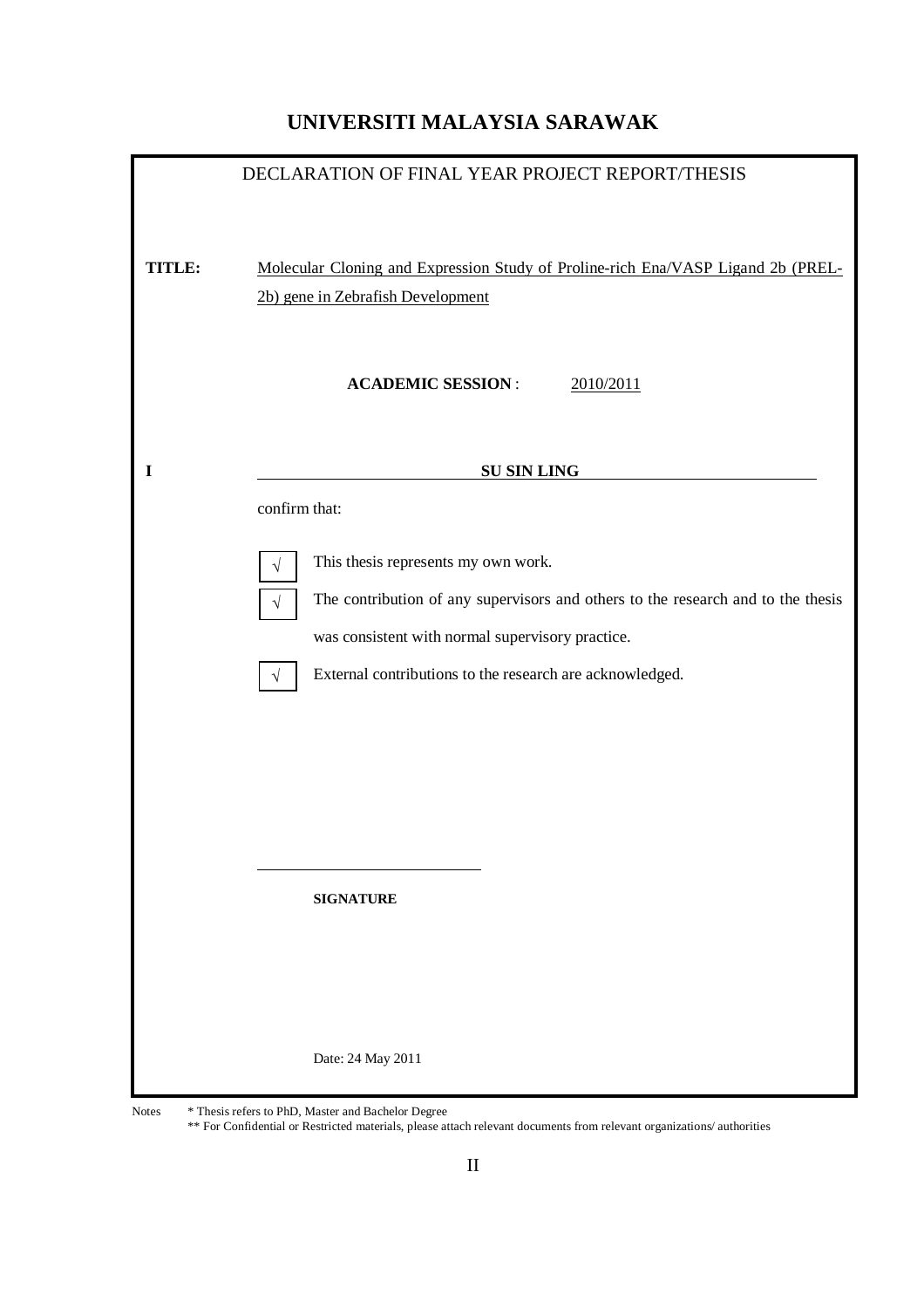## **TABLE OF CONTENTS**

|          | Acknowledgement          |                                                                               |                                                                                                                                                                                                                                                                                                                     | I                                                   |
|----------|--------------------------|-------------------------------------------------------------------------------|---------------------------------------------------------------------------------------------------------------------------------------------------------------------------------------------------------------------------------------------------------------------------------------------------------------------|-----------------------------------------------------|
|          | Declaration              |                                                                               |                                                                                                                                                                                                                                                                                                                     | $\mathbf{I}$                                        |
|          | <b>Table of Contents</b> |                                                                               |                                                                                                                                                                                                                                                                                                                     | III                                                 |
|          |                          | <b>List of Abbreviations</b>                                                  |                                                                                                                                                                                                                                                                                                                     | V                                                   |
|          | List of Tables           |                                                                               |                                                                                                                                                                                                                                                                                                                     | VI                                                  |
|          | List of Figures          |                                                                               |                                                                                                                                                                                                                                                                                                                     | <b>VII</b>                                          |
| Abstract |                          |                                                                               |                                                                                                                                                                                                                                                                                                                     | 1                                                   |
| 1.0      |                          | Introduction                                                                  |                                                                                                                                                                                                                                                                                                                     | $\overline{2}$                                      |
| 2.0      | 2.1<br>2.2               | <b>Literature Review</b><br>2.1.2<br>2.1.3<br>Zebrafish<br>2.2.1<br>2.2.4     | Proline-rich Ena/VASP Ligand 2 (PREL-2) Gene<br>2.1.1 Proline-rich Ena/VASP Ligand 2 (PREL-2) Gene<br>Expression of PREL-2 gene<br>Proline-rich Ena/VASP Ligand 2b (PREL-2b) Gene<br>General remarks<br>2.2.2 Background<br>2.2.3 Advantages of zebrafish as a model organism<br>Embryonic development of zebrafish | 5<br>5<br>5<br>8<br>8<br>10<br>10<br>10<br>11<br>12 |
| 3.0      | 3.1<br>3.2               | Materials<br>3.1.5<br>Methods                                                 | Materials and methods<br>3.1.1 Zebrafish<br>3.1.2 Embryo medium<br>3.1.3 Ampicillin<br>3.1.4 Isopropyl-b-d-thiogalactopyranoside (IPTG)<br>LB/Ampicillin/IPTG/X-gal (LAIX) plates preparation                                                                                                                       | 14<br>14<br>14<br>14<br>15<br>15<br>15<br>16        |
|          |                          | 3.2.1<br>3.2.2<br>3.2.3<br>3.2.4<br>3.2.5<br>3.2.6<br>3.2.7<br>3.2.8<br>3.2.9 | Primer designs and sequences<br>Fish husbandry and egg collection<br>Staging and dechorionation<br><b>Total RNA</b> isolation<br>Agarose gel electrophoresis<br>RNA quantification<br>cDNA synthesis<br>RT-PCR<br>Gel purification/DNA recovery                                                                     | 16<br>16<br>17<br>17<br>18<br>19<br>19<br>21<br>24  |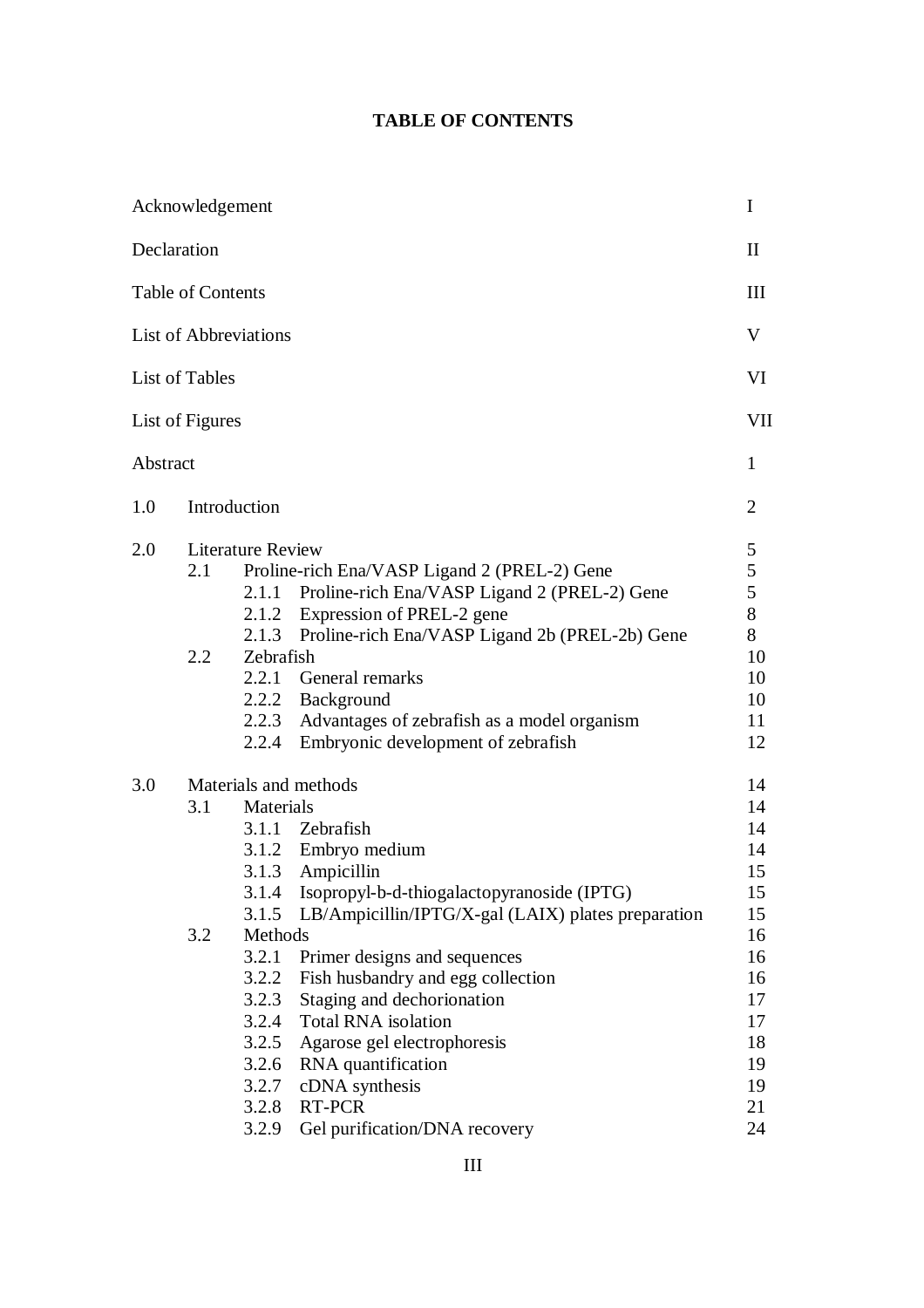|            |                    | 3.2.10 Nucleotide sequencing                             | 25 |
|------------|--------------------|----------------------------------------------------------|----|
|            |                    | 3.2.11 Ligation of purified PCR products                 | 26 |
|            |                    | 3.2.12 Plasmid transformation                            | 27 |
|            |                    | 3.2.13 Colony PCR                                        | 27 |
| 4.0        | Results            |                                                          | 29 |
|            | 4.1                | Dechorionation                                           | 29 |
|            | 4.2                | <b>Total RNA</b> isolation                               | 30 |
|            | 4.3                | RNA quantification                                       | 31 |
|            | 4.4                | Reverse-transcriptase Polymerase Chain Reaction (RT-PCR) | 32 |
|            |                    | <b>Optimization of RT-PCR</b><br>4.4.1                   | 32 |
|            |                    | RT-PCR<br>4.4.2                                          | 33 |
|            | 4.5                | Gel purification                                         | 34 |
|            | 4.6                | Nucleotide sequencing                                    | 35 |
|            | 4.7                | Blue/white screening                                     | 37 |
|            | 4.8                | <b>Colony PCR</b>                                        | 39 |
| 5.0        | <b>Discussions</b> |                                                          |    |
|            | 5.1                | Manipulation and observation of embryos (Staging)        | 40 |
|            | 5.2                | <b>Total RNA Isolation</b>                               | 43 |
|            |                    | 5.2.1 Tri-Reagent's Isolation                            | 43 |
|            |                    | 5.2.2 RNA electrophoresis                                | 44 |
|            |                    | 5.3.3<br>RNA quantification                              | 45 |
|            | 5.3                | Reverse-transcriptase Polymerase Chain Reaction (RT-PCR) | 46 |
|            |                    | 5.3.1 PCR optimization                                   | 46 |
|            |                    | 5.3.2 RT-PCR                                             | 47 |
|            | 5.4                | Gene Cloning                                             | 49 |
|            |                    | 5.4.1 Ligation of purified PCR products                  | 49 |
|            |                    | 5.4.2 Plasmid transformation                             | 50 |
|            |                    | 5.4.3 Blue/white selection                               | 50 |
|            | 5.5                | <b>Colony PCR</b>                                        | 51 |
|            | 5.6                | Expression of PREL-2b gene in developing zebrafish       | 52 |
| 6.0        |                    | Conclusion and recommendations                           | 53 |
| References |                    |                                                          | 54 |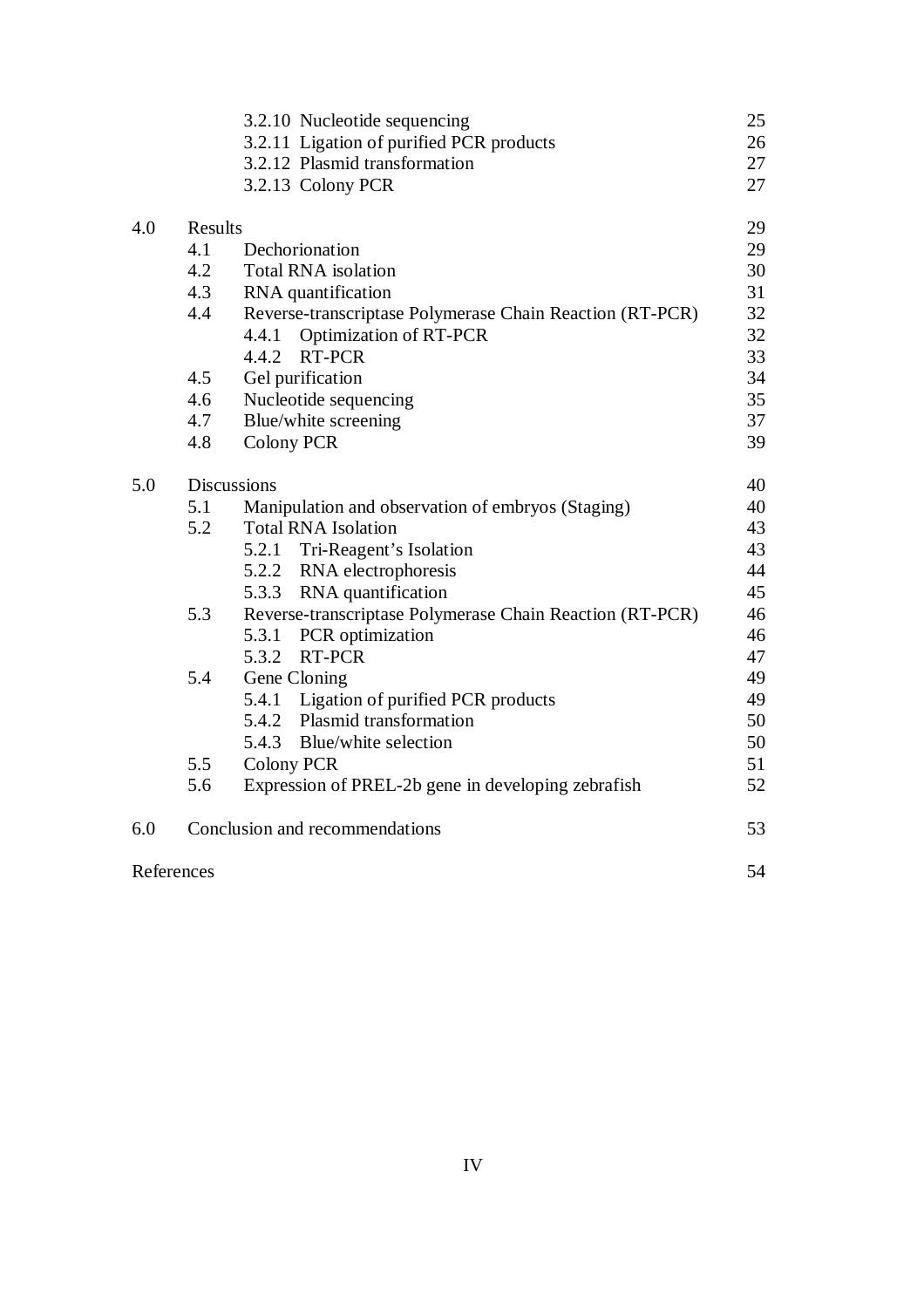## **LIST OF ABBREVIATIONS**

| <b>BPS</b>  | Between PH and SH2                                        |
|-------------|-----------------------------------------------------------|
| <b>DPF</b>  | Day post fertilization                                    |
| EVH1        | Ena/VASP Homology 1                                       |
| <b>EVL</b>  | Ena/VASP like                                             |
| <b>EVL</b>  | Enveloping layer                                          |
| <b>HPF</b>  | Hour post fertilization                                   |
| <b>LAIX</b> | LB/Ampicillin/IPTG/X-gal                                  |
| <b>LPD</b>  | Lamellipodin                                              |
| <b>MRL</b>  | Mig10/RIAM/Lpd                                            |
| PH          | Pleckstrin Homology                                       |
| PREL-2      | Proline rich Ena/VASP Ligand 2                            |
| <b>RA</b>   | Ras-association                                           |
| RAPH1       | Ras-associated and pleckstrin homology domains containing |
|             | protein 1                                                 |
| <b>RIAM</b> | Rap1-GTP interacting adapter molecule                     |
| RT-PCR      | Reverse transcriptase Polymerase Chain Reaction           |
| <b>SH</b>   | Sarcoma Homology 3 domain                                 |
| <b>VASP</b> | Vasodilator-stimulated phosphoprotein                     |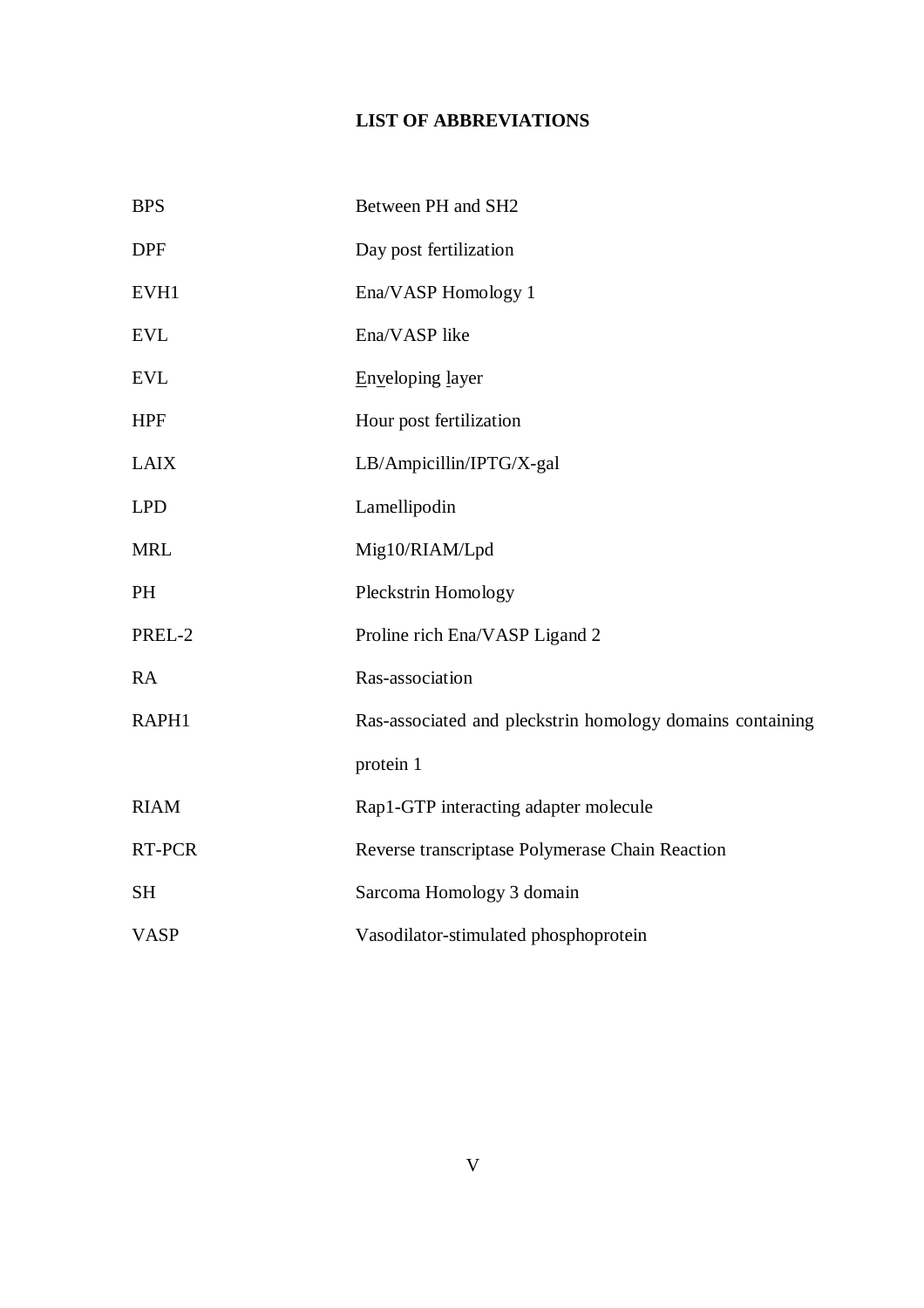## **LIST OF TABLES**

| <b>Table</b> |                                                                  | Page |  |
|--------------|------------------------------------------------------------------|------|--|
| Table 3.1    | Chemical composition for 50X embryo medium                       | 14   |  |
| Table 3.2    | <b>Component of Primer Mix</b>                                   | 19   |  |
| Table 3.3    | cDNA Reverse Transcriptase Mix                                   | 20   |  |
| Table 3.4    | cDNA synthesis reaction condition for negative control           | 20   |  |
| Table 3.5    | Primer pairs used for RT-PCR of PREL-2b gene                     | 21   |  |
| Table 3.6    | RT-PCR reaction conditions and volume for master mix for         |      |  |
|              | samples and negative control                                     |      |  |
| Table 3.7    | Gradient PCR reaction condition and cycles                       | 22   |  |
| Table 3.8    | RT-PCR reaction conditions and volume for positive controls'     | 23   |  |
|              | master mix                                                       |      |  |
| Table 3.9    | Primer pairs used for RT-PCR for $\beta$ -actin gene             | 23   |  |
| Table 3.10   | Experimental reaction conditions for ligation of purified PCR    | 26   |  |
|              | products                                                         |      |  |
| Table 3.11   | Colony PCR reaction conditions and volume for master mix         | 28   |  |
| Table 3.12   | Colony PCR reaction condition and cycles                         | 28   |  |
| Table 4.1    | Spectrophotometry analysis of purified RNA samples               | 31   |  |
| Table 4.2    | Descriptions of sequences producing significant alignments       | 35   |  |
| Table 4.3    | Description of Nucleotide BLAST result from NCBI                 | 36   |  |
| Table 4.4    | Number of colonies formed in each plate for blue/white screening | 38   |  |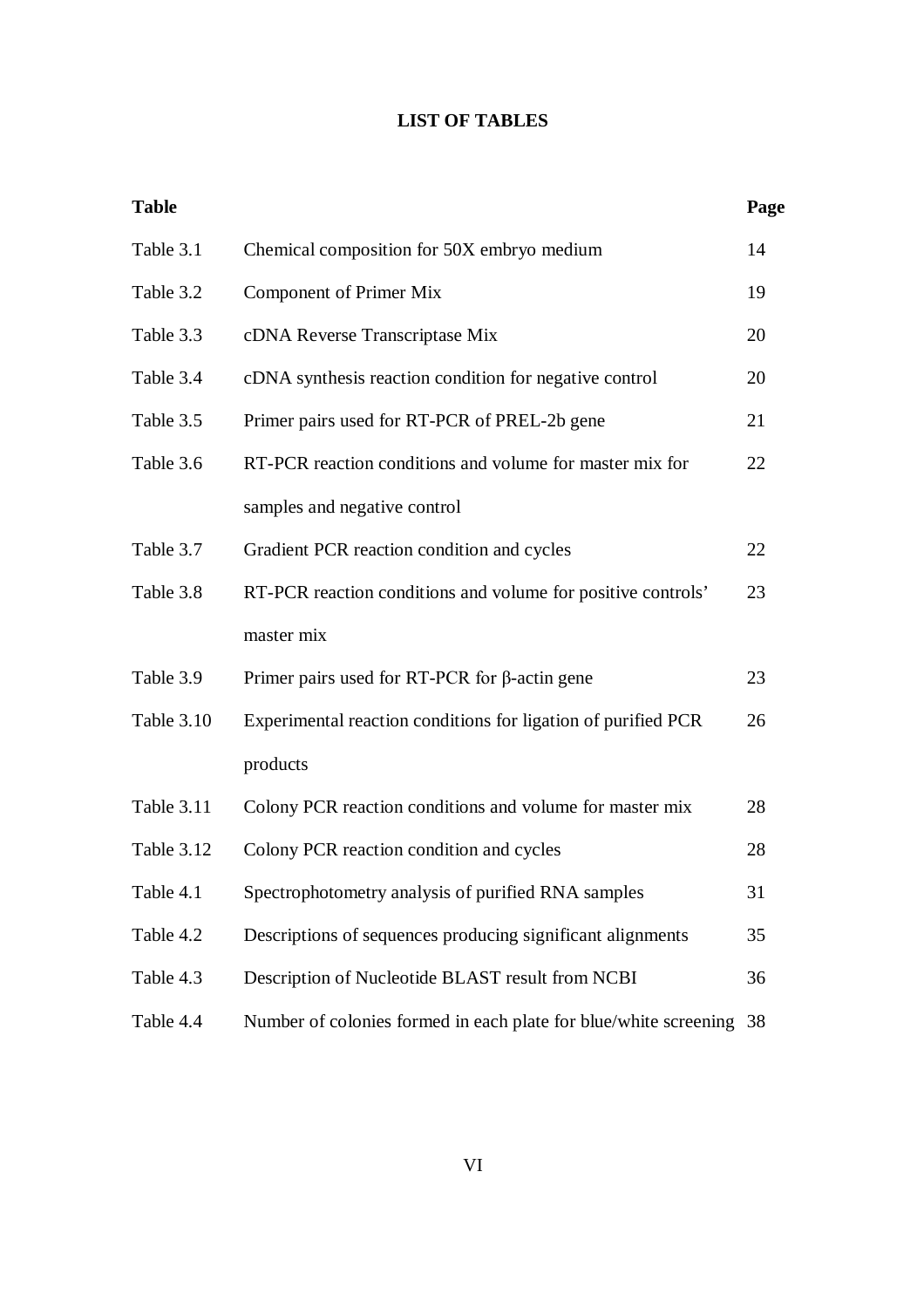## **LIST OF FIGURES**

| <b>Figure</b> |                                                                        | Page |
|---------------|------------------------------------------------------------------------|------|
| Figure 2.1    | Domain structures of vertebrate Grb and PREL family proteins.          | 6    |
| Figure 4.1    | Naked embryos without chorion after dechorionation                     | 29   |
| Figure 4.2    | Total RNA extracted from 10 embryonic stages of zebrafish              | 30   |
|               | embryos                                                                |      |
| Figure 4.3    | Different temperatures were optimized using 24hpf stages               | 32   |
|               | ranged from 56°C until 63°C with 35 cycles                             |      |
| Figure 4.4    | RT-PCR result of 10 different embryonic stages of zebrafish            | 33   |
| Figure 4.5    | Positive control ( $\beta$ -actin) of 10 different embryonic stages of | 33   |
|               | zebrafish.                                                             |      |
| Figure 4.6    | Gel purification result of Purified PCR products.                      | 34   |
| Figure 4.7    | Blue/white screening result                                            | 37   |
| Figure 4.8    | <b>Result of Colony PCR</b>                                            | 39   |
| Figure 5.1    | Sketches of 8 out of 10 selected stages used in the research study     | 41   |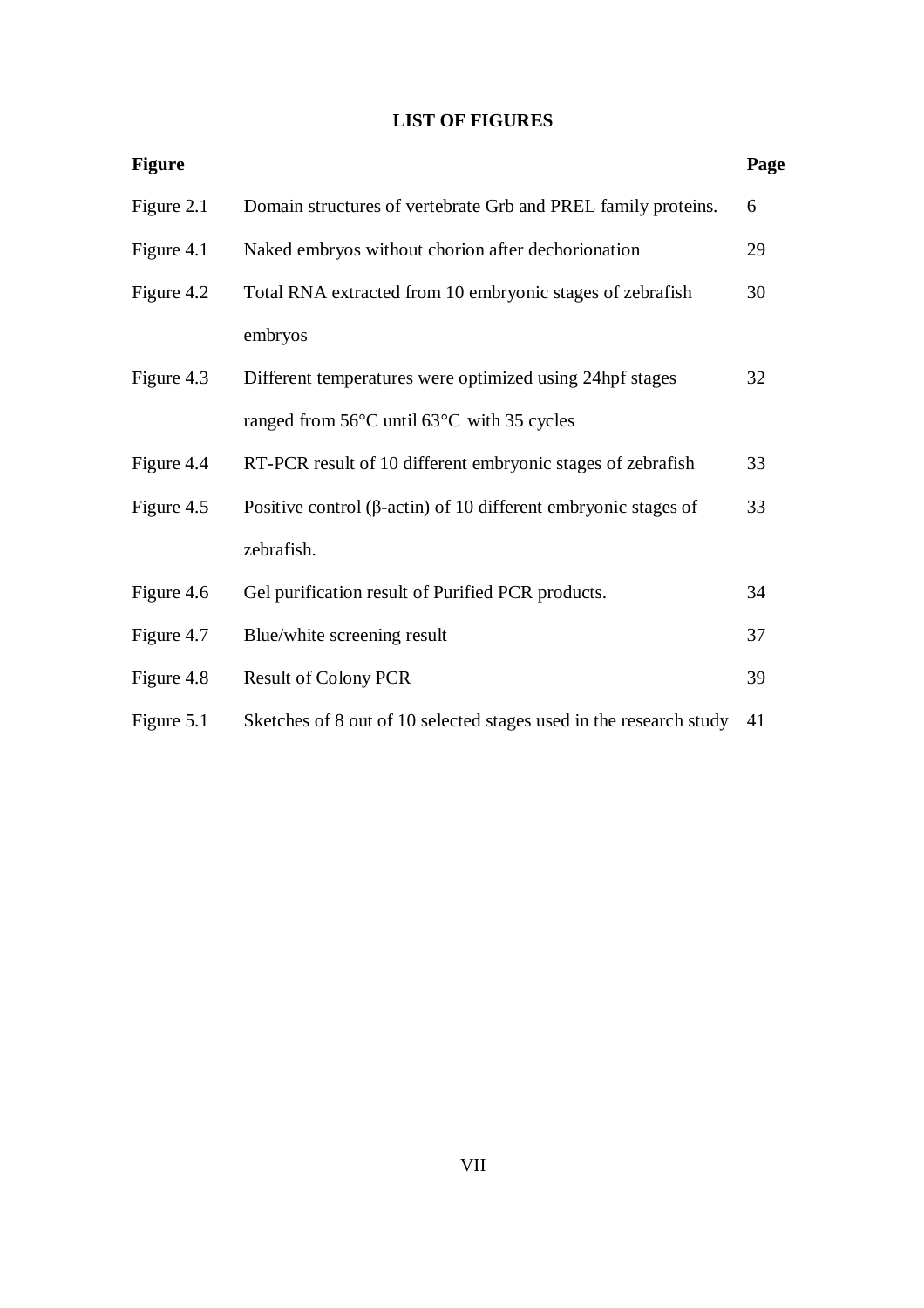#### **Molecular Cloning and Expression Study of Proline-rich Ena/VASP Ligand 2b**

#### **(PREL-2b) Gene in Zebrafish Development**

#### **Su Sin Ling**

Resource Biotechnology Faculty of Resource Science and Technology University Malaysia Sarawak

#### **ABSTRACT**

Proline rich Ena/VASP Ligand 2 (PREL-2) is known as Lamellipodin (Lpd) and Rasassociated and pleckstrin homology domains-containing protein 1 (RAPH1). Proline rich Ena/VASP Ligand 2 (PREL-2) is constituted from  $R$ as-Association (RA), Pleckstrin Homology (PH) domain and a long proline stretch at C-terminal. PREL-2 was found to have significant functions on cell signaling and direct migration, promoting axon guidance, affecting focal adhesion and regulating lamellipodial dynamics. PREL-2 gene in zebrafish is duplicated into PREL-2a and PREL-2b due to genome duplication. To establish the expression pattern of PREL-2b gene in developing zebrafish, total RNA was isolated from 10 embryonic stages of developing zebrafish. Reverse Transcriptase-PCR revealed that PREL-2b gene was expressed along the embryonic development, started from 3hpf and remained until 5dpf. Amplified cDNA sequences were confirmed by nucleotide sequencing, given an output result of 652bp. The gene was later cloned. The findings provide an insight that PREL-2b gene plays an important role during zebrafish embryonic development.

Key words: PREL-2, PREL-2b, zebrafish, RT-PCR, gene expression

#### *ABSTRAK*

*Proline rich Ena/VASP Ligand 2 (PREL-2) dikenali sebagai Lamellipodin (Lpd) dan Rasassociated dan pleckstrin homology domains-containing protein 1 (RAPH1). PREL-2b gen terdiri daripada Ras-Association (RA), Pleckstrin Homology (PH) domain dan satu regangan proline yang panjang di C-terminal. PREL-2 mempunyai fungsi yang penting dalam mengisyarat sel dan migrasi langsung, mempromosi bimbingan axon, mempengaruhi adhesi focal dan mengawal dinamik lamellipodial. PREL-2 pada zebrafish diduplikasikan kepada PREL-2a dan PREL-2b disebabkan genom duplikasi. Untuk menyelidik pola ekspresi bagi PREL-2b gen dalam zebrafish, RNA telah diekstrak daripada 10 tahap pertumbuhan zebrafish yang berlainan. Data RT-PCR menunjukkan bahawa PREL-2b gen mempunyai ekspresi pada 10 tahap yang dipilih. Urutan cDNA telah ditentu dan disahkan oleh sequencing nukleotida dengan 652bp. Gen tersebut diklonkan. Keputusan yang diperolehi mencadangkan bahawa PREL-2b memainkan peranan yang penting dalam pertumbuhan embrio zebrafish* 

*Kata kunci: PREL-2, PREL-2b, zebrafish, RT-PCR, gen ekspresi*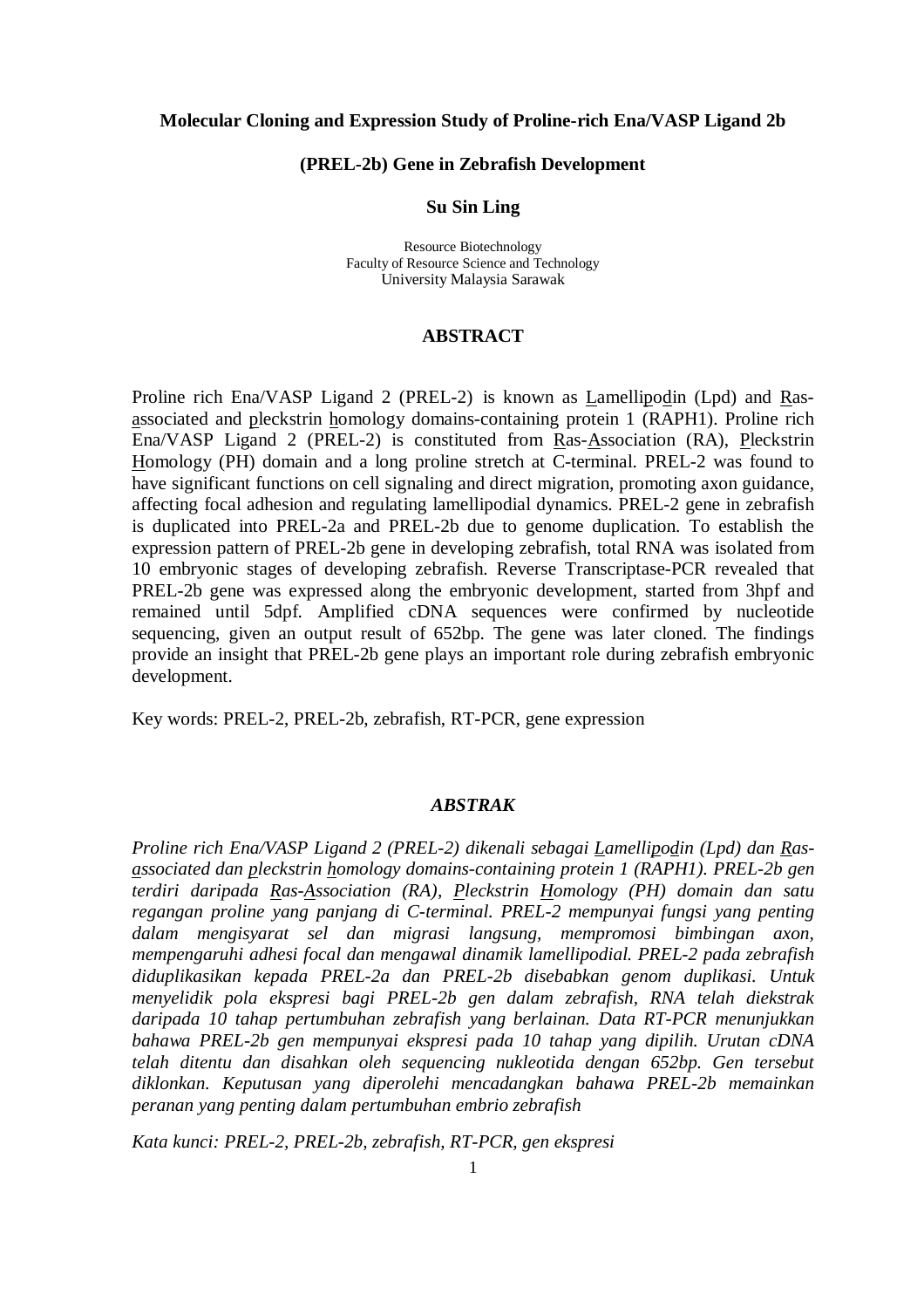#### **1.0 INTRODUCTION**

The zebrafish is referred to as *Danio rerio*, *Brachydanio rerio* and zebra danio (Robin *et al*., 1991). It has emerged as an important and powerful vertebrate model in numerous experimental approaches and biological studies.

Proline rich Ena/VASP Ligand 2 (PREL-2) gene is one of the proteins that play a significant role in cell migration and cell signaling. It is called Lamellipodin (Lpd) in mammalians. PREL-2/Lpd was identified by Krause *et al.* (2004) as an Ena/VASP binding protein due to the regulation of lamellipodial protrusion by Ena/VASP proteins. Besides, Proline-rich Ena/VASP Ligand 2 (PREL-2) is also known as Ras-associated and pleckstrin homology domains-containing protein 1 (RAPH1) in human.

The structure of PREL-2 gene is constituted by several domains. The N-terminus of PREL-2 is highly charged and is followed by a putative coiled-coil motif, Ras-Association (RA) and Pleckstrin Homology (PH) domain. Besides, it also possesses a long proline stretch at C-terminal (Krause *et al.*, 2004). The C-terminus is proline-rich, harboring eight potential SH3 binding sites, three potential Profilin binding sites and four clusters containing a total of six putative EVH1 binding sites (Krause *et al.*, 2004).

According to Krause *et al.* (2004), PREL-2 gene can bind to Ena/VASP protein directly both *in vitro* and *in vivo.* The studies of Krause *et al.* at 2004 found out that all the six potential EVH1 binding sites at C-terminal in PREL-2 showed medium to strong binding to Ena/VASP like (EVL) protein. In addition, PREL-2 and Ena/VASP proteins can co-localize at the tips of filopodia and lamellipodia. Notably, over-expression of PREL-2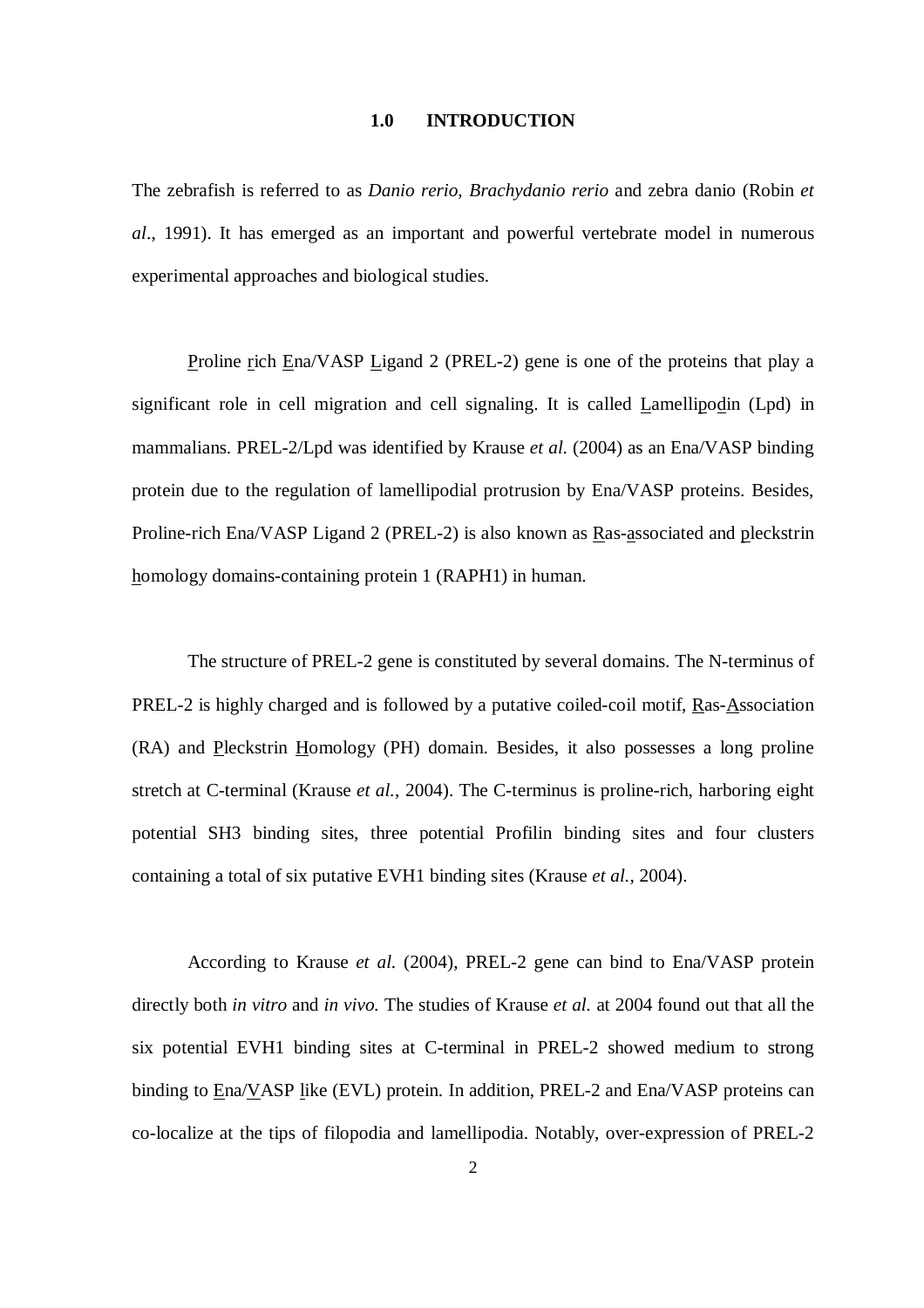gene can lead to the increasing of lamellipodial protrusion velocity. Knockdown of PREL-2 may impair the lamellipodial formation and reduce the velocity of residual lamellipodial protrusion.

PREL-2 gene was found to have significant functions on cell signaling and direct migration, promoting axon guidance (Chang *et al.*, 2006) and regulating lamellipodial dynamics (Krause *et al.*, 2004). PREL-2 also functions in the mechanism whereby certain pathogens "hijack" the host actin polymerization machinery to infect or move within host cells (Krause *et al*., 2004, cited in Holt and Daly, 2005). Furthermore, Krause *et al.* (2004) also proposed that PREL-2 can negatively regulating adhesion.

Proline-rich Ena/VASP Ligand 2 gene family contains two distinct genes, including Proline-rich Ena/VASP Ligand 2a (PREL-2a) and Proline-rich Ena/VASP Ligand 2b (PREL-2b), which were resulted from genome duplication event. PREL-2a and PREL-2b gene were found to exhibit distinctive complementary during somite development in zebrafish (Lee, 2008).

Northern blot analysis showed high expression of PREL-2 in mouse's organs such as brain, heart, ovary as well as developing embryos, while for its isoform, it is expressed in embryo, ovary and liver (Krause *et al*., 2004). Since the expression of PREL-2 gene on organs has been studied, more efforts are needed to study the expression of PREL-2 gene at embryonic stages. The expression studies of PREL-2b gene on zebrafish embryos had been carried out until 34 hour post fertilization (hpf). However, no follow-up expression study has been conducted on later developmental stages after 34hpf in developing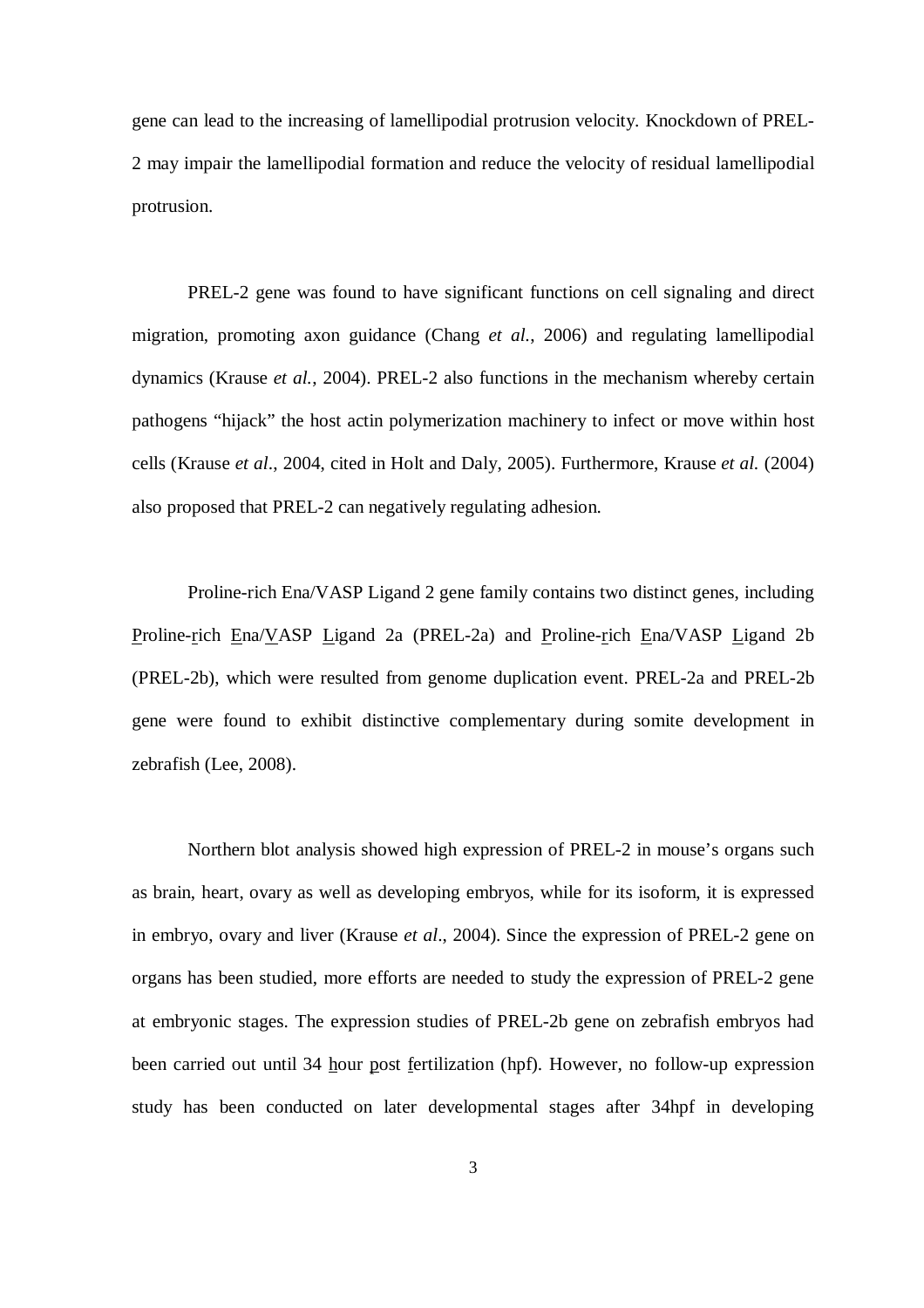zebrafish. Therefore, a study has to be conducted in order to identify and establish the expression pattern of PREL-2b gene at different stages of zebrafish development.

In this research study, we focused on the molecular cloning and the expression studies of Proline-rich Ena/VASP Ligand 2b (PREL-2b) gene in developing zebrafish. The main objective for this research study was to clone the Proline-rich Ena/VASP Ligand 2b gene and then observe, identify and establish its expression in developing zebrafish through the application of RT-PCR.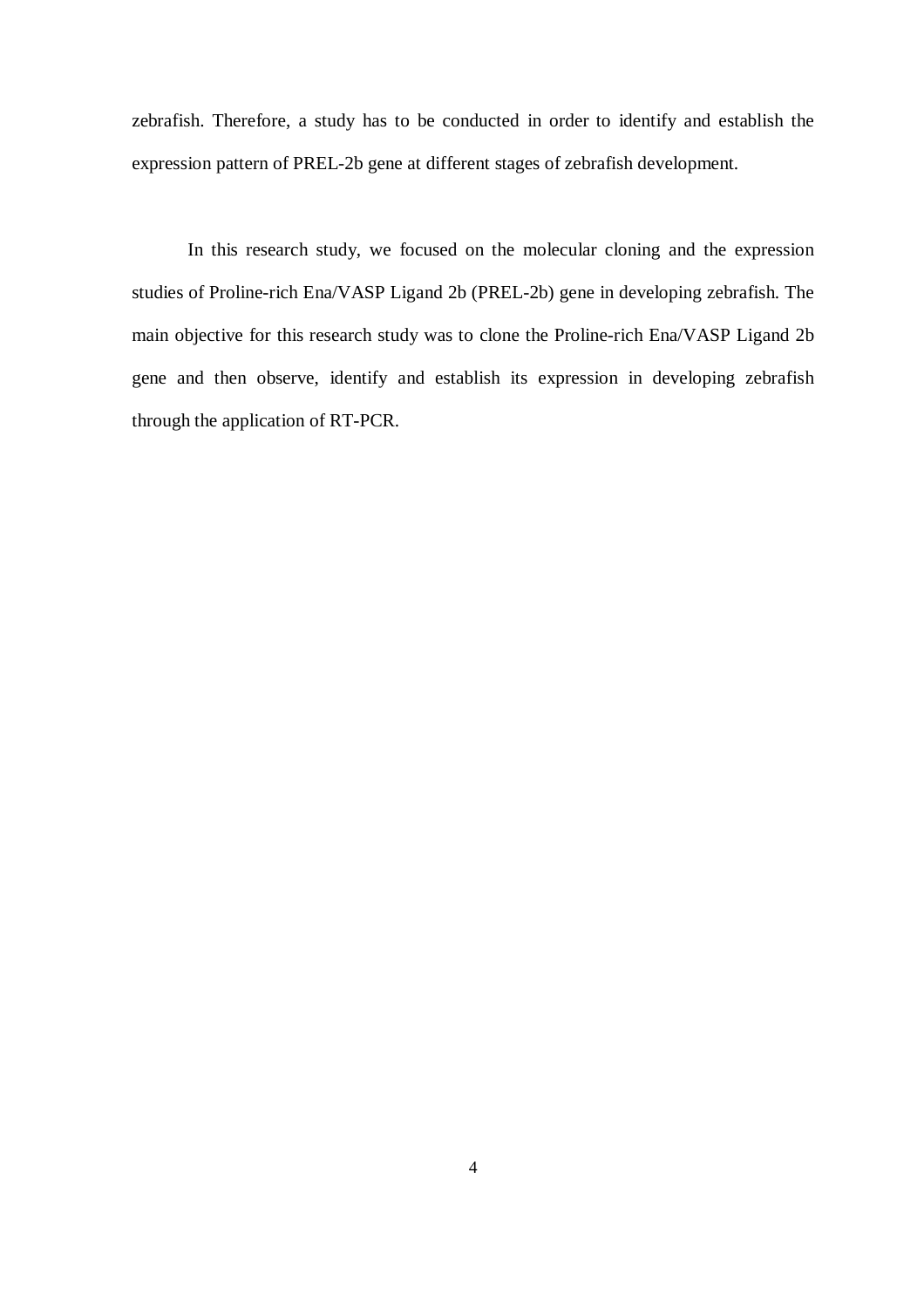#### **2.0 LITERATURE REVIEWS**

#### **2.1 Proline-rich Ena/VASP Ligand 2 (PREL-2) Gene**

#### **2.1.1 Proline-rich Ena/VASP Ligand 2 (PREL-2) Gene**

Proline-rich Ena/VASP Ligand 2 (PREL-2) belongs to PREL gene family. PREL-2 is also known as Ras-associated and pleckstrin homology domains-containing protein 1 (RAPH1). In human, it is known as Lamellipodin (Lpd). It is a part of MRL protein family (Mig10/RIAM/Lpd).

PREL-2 structure is constituted by several domains. The N-terminus of PREL-2 is highly charged and is followed by a putative coiled-coil motif, Ras-association (RA) and PH domain (Figure 2.1). The PH domain is a protein module of 100-120 residues that bind to the phosphoinositides. Indeed, the PH domain in PREL-2 gene can bind to phosphatidylinositol (3, 4) bisphosphate (PtdIns (3, 4) P2). The specific binding of PREL-2 gene and PtdIns (3, 4) P2 can be a mechanism by which Ena/VASP proteins localize at leading edge (Krause *et al.,* 2004).

PREL-2 gene shares both the PH and RA domain with the Grb7 family protein and RIAM as well as *C.elegans* Mig-10 (Krause *et al*., 2004; Lafuente *et al*, 2004). Besides, it also contains a long proline stretch at C-terminal. The C-terminus is proline-rich, harboring eight potential SH3 binding sites, three potential Profilin binding sites and four clusters containing a total of six putative Ena/VASP Homology 1 (EVH1) binding sites. (Krause *et al*., 2004).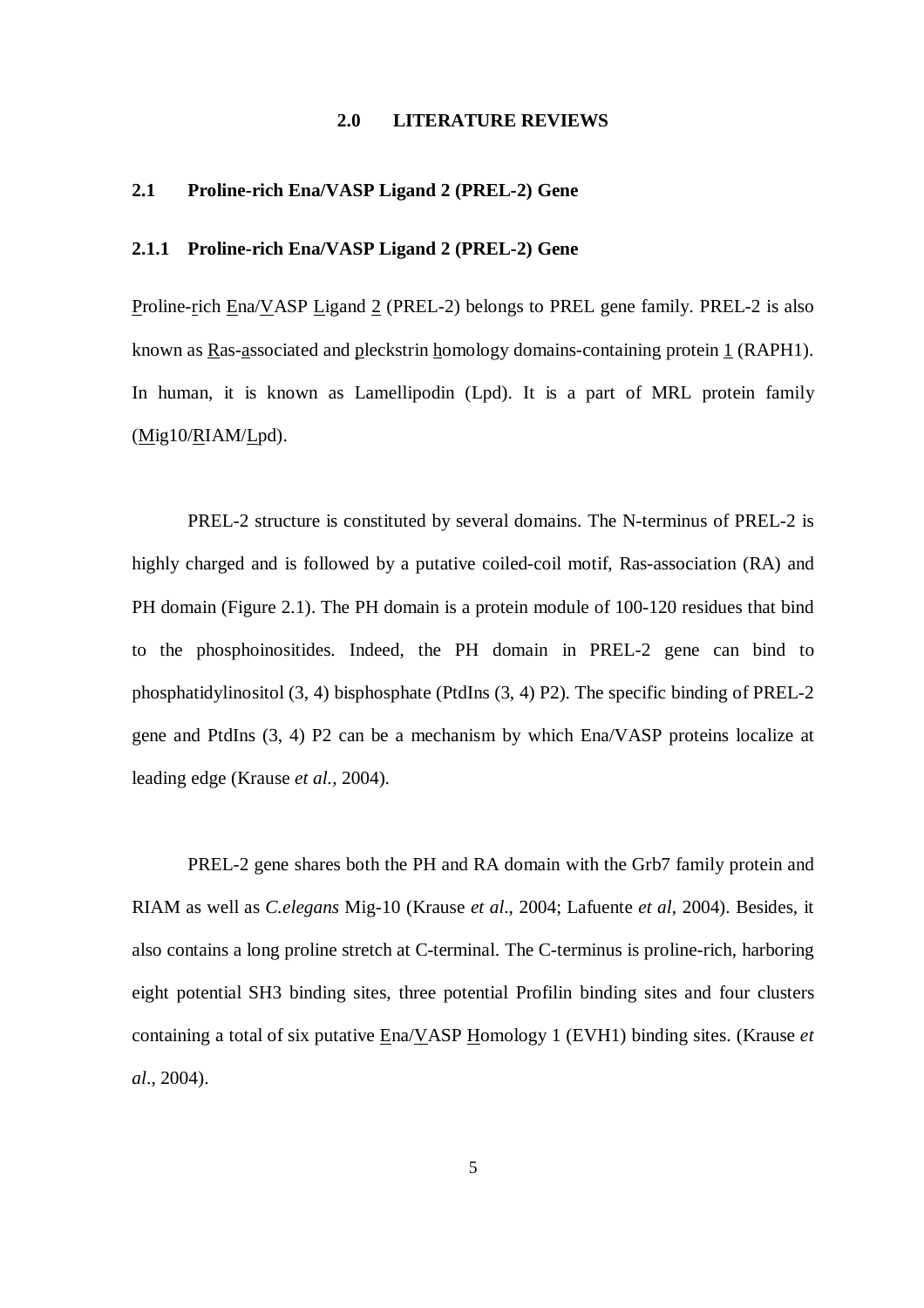

Figure 2.1: Domain structure of vertebrate Grb and PREL family proteins. RIAM/PREL-1, Lamellipodin/PREL-2 and Mig-10 share a conserved domain structure and are related to the Grb7 family proteins. Pro, proline-rich domains; RA, Ras-association domain; PH, pleckstrin-homology domain; SH2, Src-homology-2 domain; BPS, between PH and SH2.

(Adopted and modified from Lee, 2008; Legg and Machesky, 2004)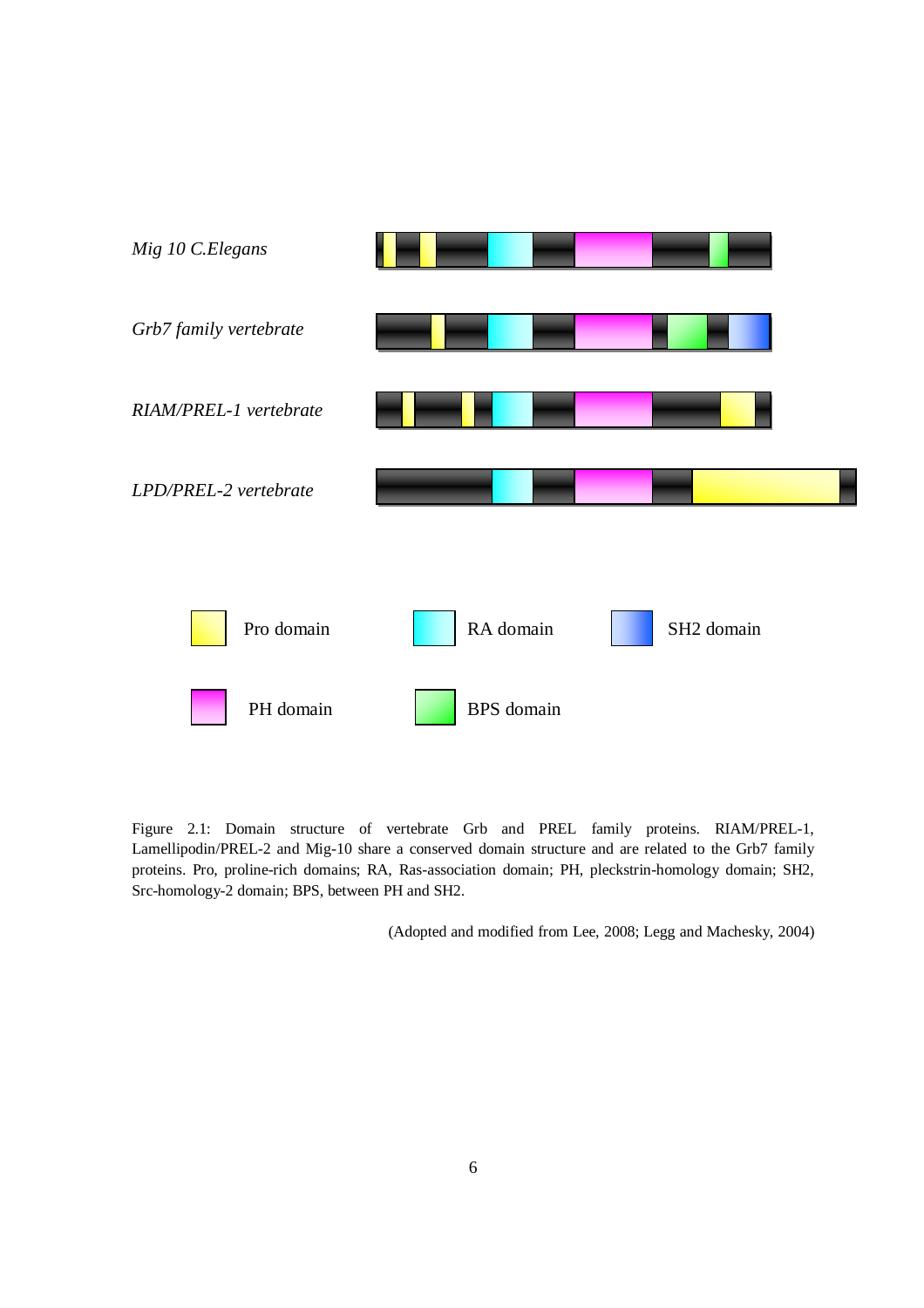PREL-2/Lamellipodin is first identified by Krause *et al.* at 2004 due to its ability to co-localize with the Ena/VASP proteins in lamellipodia and filopodia. It is being identified as an Ena/VASP binding protein because it regulated lamellipodial protrusion (Krause *et al*., 2004). PREL-2 has multiple FPPPP motifs, a Ras/Rap Tapes association domain, and a profiling binding proline-rich domain (Chang *et al*., 2006). It contains six motifs that conform to the consensus binding site for the EVH1 domain of Ena/VASP proteins (Krause *et al.*, 2004, Lafuente *et al.,* 2004, Jenzora *et al*., 2005, cited all in Holt and Daly, 2005).

According to Krause *et al*. (2004), PREL-2 can bind to Ena/VASP protein both *in vitro* and *in vivo.* The studies found out that all the six potential EVH1 binding sites in PREL-2 showed medium to strong binding to Ena/VASP like (EVL). This binding indicated that all the six sites in PREL-2 can bind to the EVH1 domain of Ena/VASP proteins. In addition, PREL-2 and Ena/ VASP can co-localize at the tips of filopodia and lamellipodia. PREL-2 over-expression can lead to the increasing of lamellipodial protrusion velocity. However, knockdown of PREL-2 may impair the lamellipodial formation and cause F-actin depletion, and reduce the velocity of residual lamellipodial protrusion.

PREL-2 was found to have significant functions on cell signaling and direct migration. When Ena/ VASP are over-expressed, PREL-2 contains longer, less branched filaments. Knockdown of PREL-2 with short hairpin RNA showed severe lamellipodia and F-actin depletion, suggesting that PREL-2 might signal to actin regulatory proteins. PREL-2 also functions in the mechanism whereby certain pathogens "hijack" the host actin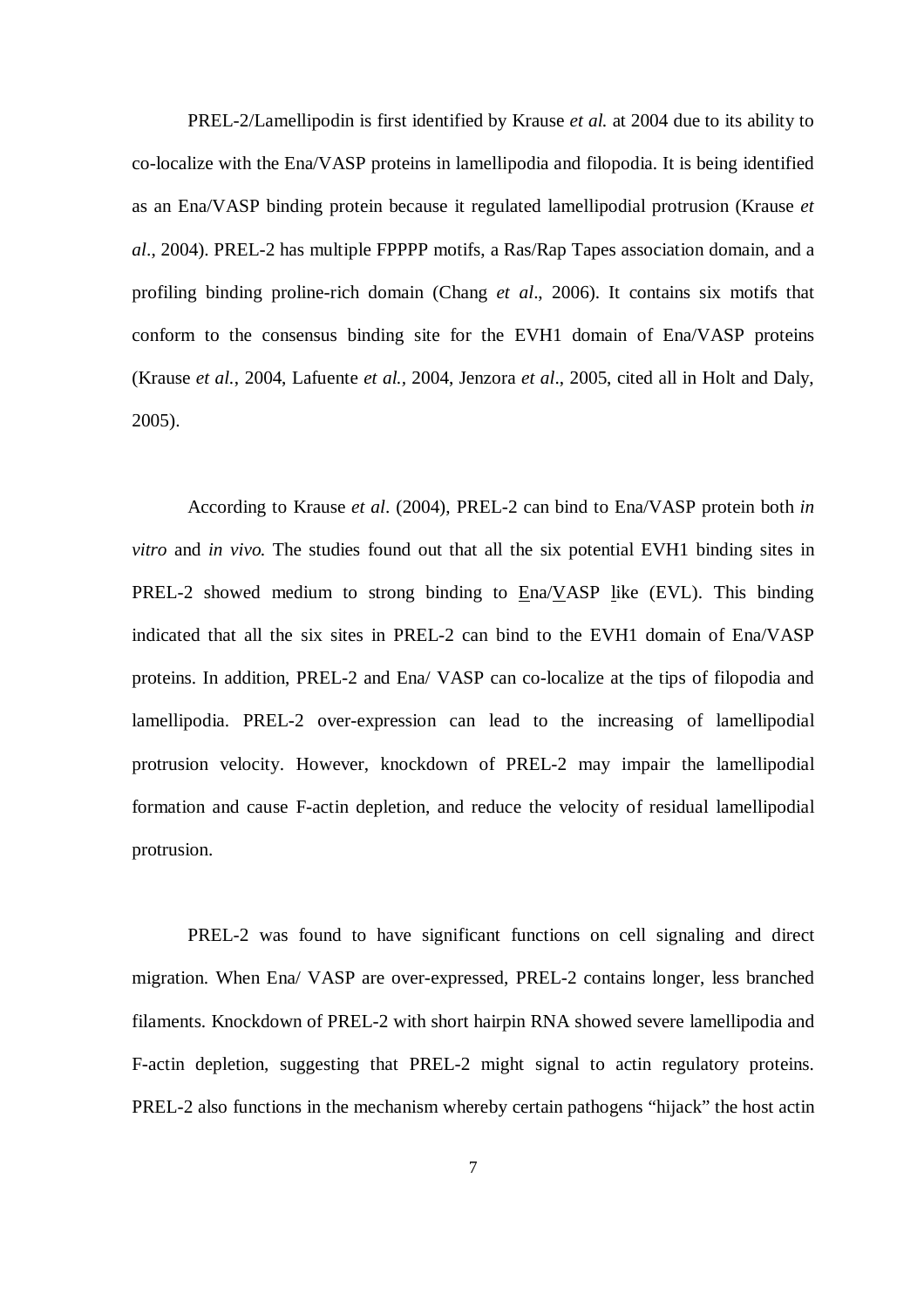polymerization machinery to infect or move within host cells (Krause *et al*., 2004, cited in Holt and Daly, 2005). According to Legg and Machesky (2004), PREL-2 is crucial for Ena/VASP localization at the plasma membrane and for the dynamics of lamellipodial actin assembly. Furthermore, Krause *et al.* (2004) also proposed that PREL-2 can affect focal adhesion. PREL-2 is thought to negatively regulating adhesion, an effect opposite to Rap1-GTP interacting adapter molecule (RIAM).

#### **2.1.2 Expression of PREL-2 gene**

According to Northern blot analysis, PREL-2 generally shows strong expression in the organ of mice such as the brain, heart, ovary as well as developing embryos (Krause *et al.,*  2004). While for its isoform, it is expressed in embryo, ovary and liver.

#### **2.1.3 Proline-rich Ena/VASP Ligand 2b (PREL-2b) Gene**

There are two members of Proline-rich Ena/VASP Ligand 2 gene, which are denoted as Proline-rich Ena/VASP Ligand 2a (PREL-2a) and Proline-rich Ena/VASP Ligand 2b (PREL-2b). The two genes are arising through genome duplication.

The PH and RA domain of both genes exhibited high sequence identity to the mammalian orthologous member with approximately 87% and 95%, respectively (Lee, 2008). PREL-2a and PREL-2b also exhibited 70% amino acid sequence identity.

There are similarities and differences between PREL-2a and PREL-2b in terms of expression pattern. No expression was shown for both genes at 4 cell stage and 3hpf. PREL-2a was first expressed in somites at 11hpf where the segmentation begun (Lee,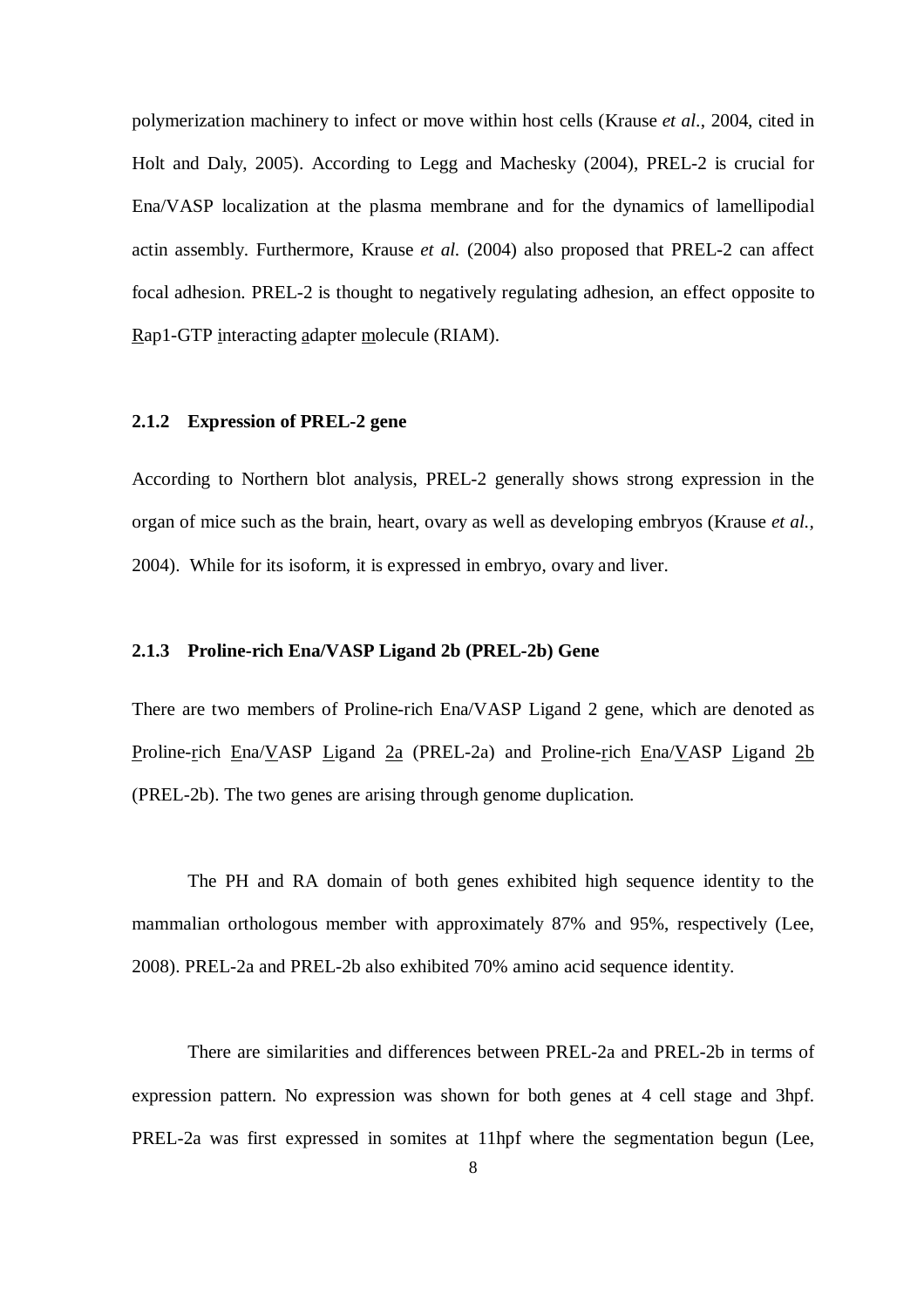2008). However, no detection of PREL-2b was observed at this stage. According to Lee (2008), PREL-2a and PREL-2b exhibited different and distinctive complementary spatiotemporal somite expression pattern between 18hpf and 34hpf. While PREL-2a was expressed in the posterior tail, PREL-2b showed strong expression in the anterior tail. When PREL-2a showed weak expression at the presomitic mesoderm of posterior trunk at 34hpf, PREL-2b was observed to have strong expression in the posterior tail region, the domain where PREL-2b was weakly expressed at 24hpf (Lee, 2008).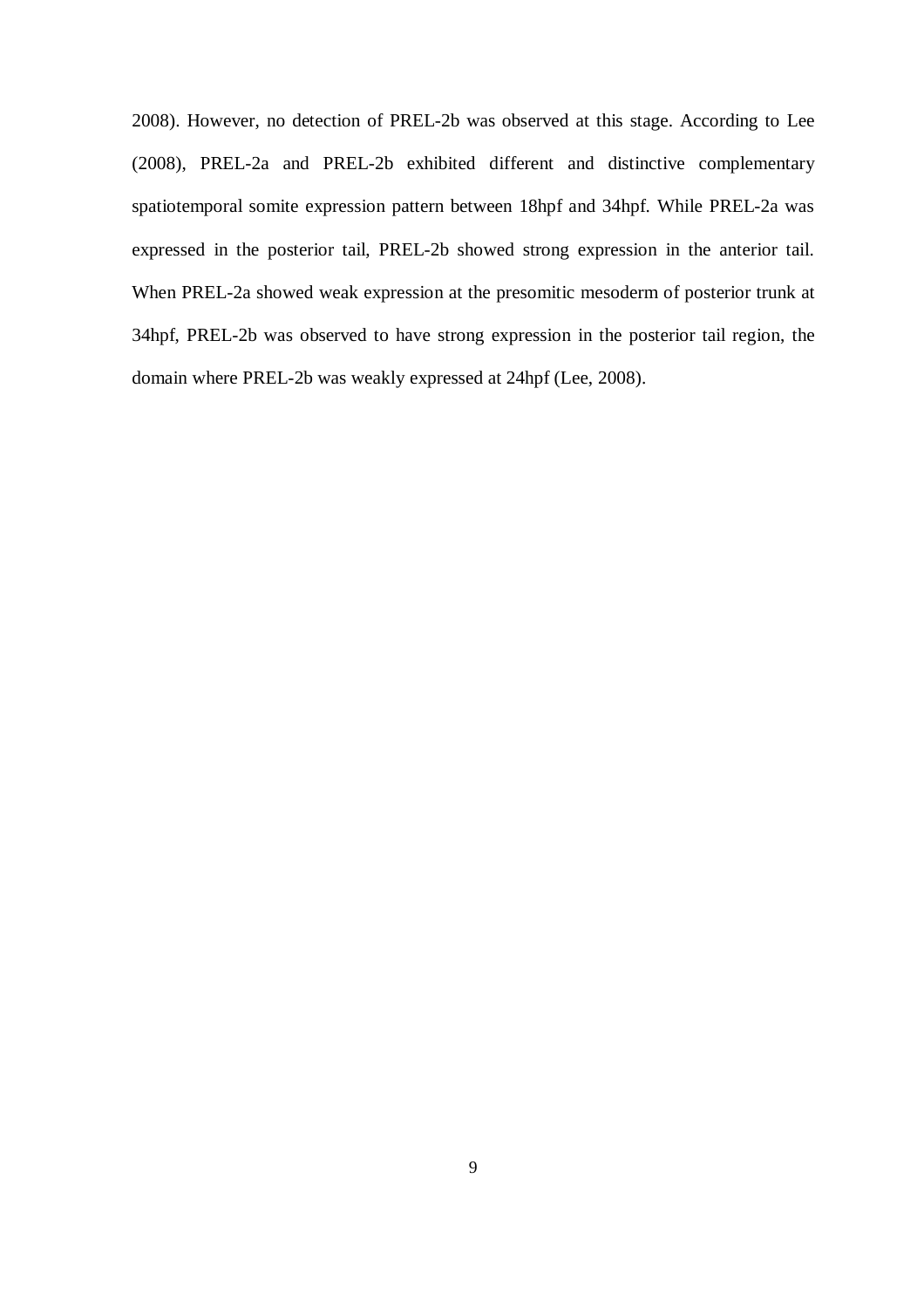#### **2.2 Zebrafish**

#### **2.2.1 General remarks**

Recently, the zebrafish has emerged as a forefront and pre-eminent research model for biologists studying developmental as well as cell biological processes, human diseases and the screening of therapeutic drugs (Penberthy *et al*., 2002; Sumanasa and Lin, 2004, cited in Lawrence, 2007). The zebrafish has several unique characteristics and attributes that make it well positioned for identifying novel regulatory genes in vertebrate development and elucidating their function in the developing animal (Dahm *et al.,* 2005). Specifically, it acts as an important model system for the study of infectious disease and immune function (Sullivan and Kim, 2008), *in vivo* studies of cell death (Pyati, Look and Hammerschmidt, 2007), drug target screening and validation (Sumanas and Lin, 2004), functional aging and very gradual senescence (Kishi et al., 2003).

#### **2.2.2 Background**

The zebrafish (*Danio rerio*, formerly also known as *Brachydanio rerio*) is a small tropical freshwater fish; with body length rarely exceeds 40mm (Spence *et al.*, n.d.). *Danio rerio*  was first described by Francis Hamilton, a surgeon of British East India Company at the beginning of the 19<sup>th</sup> Century (Spence *et al.*, n.d.). *D. rerio* was later assigned to its subgenus Brachydanio, therefore so-called *Brachydanio rerio*.

Zebrafish are indigenous to South Asia, mainly distributed at northern India as well as northern Pakistan, Nepal, Myanmar and Bhutan (Dahm *et al.,* 2005; Lawrence, 2007). The zebrafish belongs to the family of the cyprinids (*Cyprinidae*) in the class of ray-finned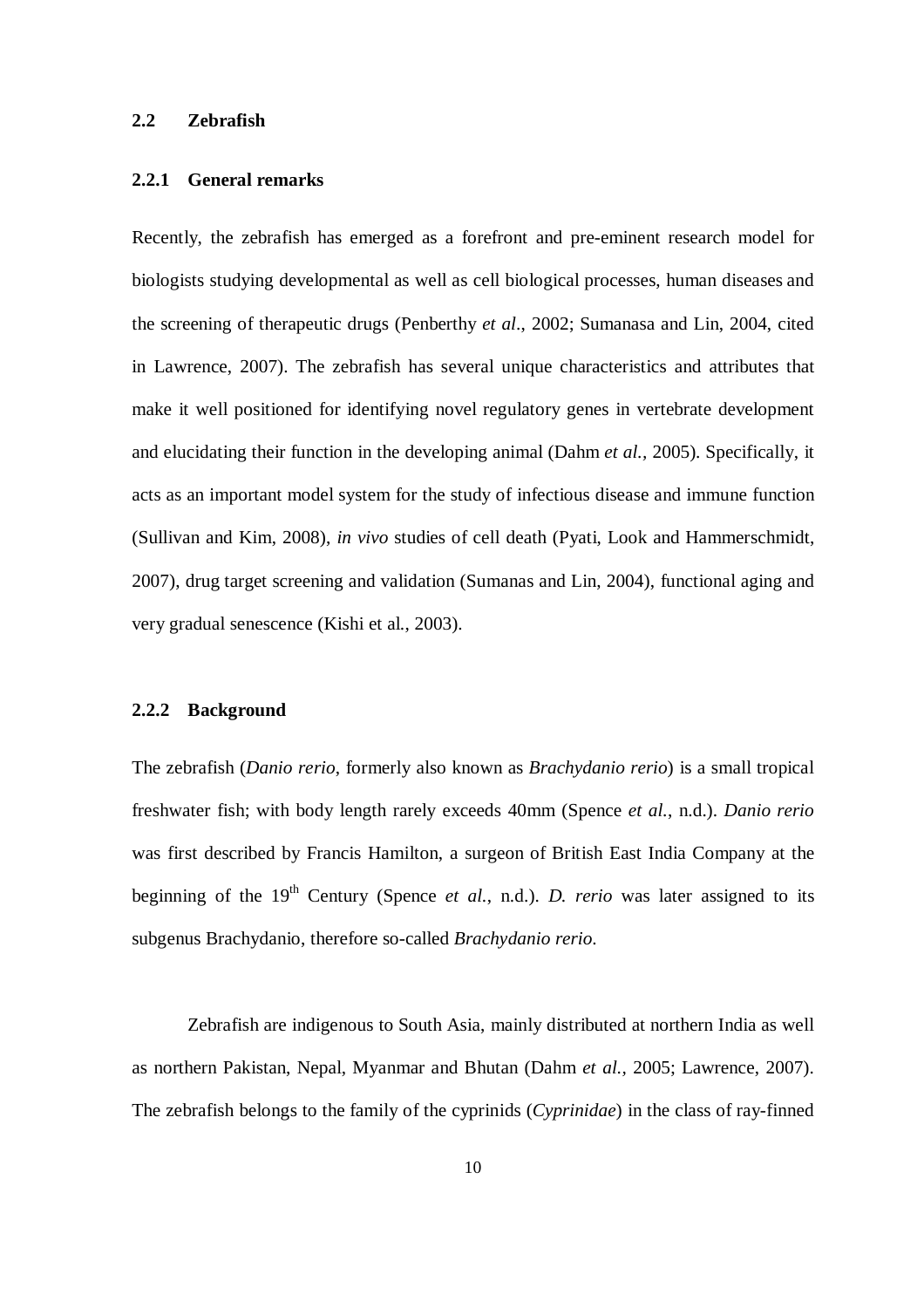fishes (*Actinopterygii*) and within this class to the bony fishes (teleosts or *Teleostei*) to which most extant ray-finned fishes belong (Dahm *et al.*, 2005). According to Wixon (2000), the males are slender and torpedo-shaped, with black longitudinal stripes and a gold colouration on the belly and fins. Females are fat when laden with eggs and have little, if any, gold on their undersides (Wixon, 2000).

The zebrafish is omnivorous, its natural diet consists primarily of zooplankton and insects, although phytoplankton, filamentous algae and vascular plant material, spores and others (Dutta, 1993; McClure *et al.*, 2006; Spence *et al*., 2007a, cited in Spence *et al.*, n.d.).

Courtship behavior in zebrafish consists of a male chasing the female rapidly, often nudging her flanks with his snout and attempting to lead her to a spawning site, swimming around or in front of her in a tight circle, or figure of eight, with his fins raised (Spence *et al.*, n.d.).

#### **2.2.3 Advantages of zebrafish as a model organism**

Zebrafish has many favorable attributes to be enumerated individually. Those properties make it ideally and uniquely suited as a model organism.

First of all, zebrafish has several embryological advantages that contributed to its popularity as a research model. Zebrafish exhibit external embryonic development and therefore is accessible to embryos at all developmental stages without any sacrifices. Furthermore, the embryos are sturdy and its size is large enough for experimental manipulations (Dahm *et al.*, 2005). Moreover, the chorion of the zebrafish eggs is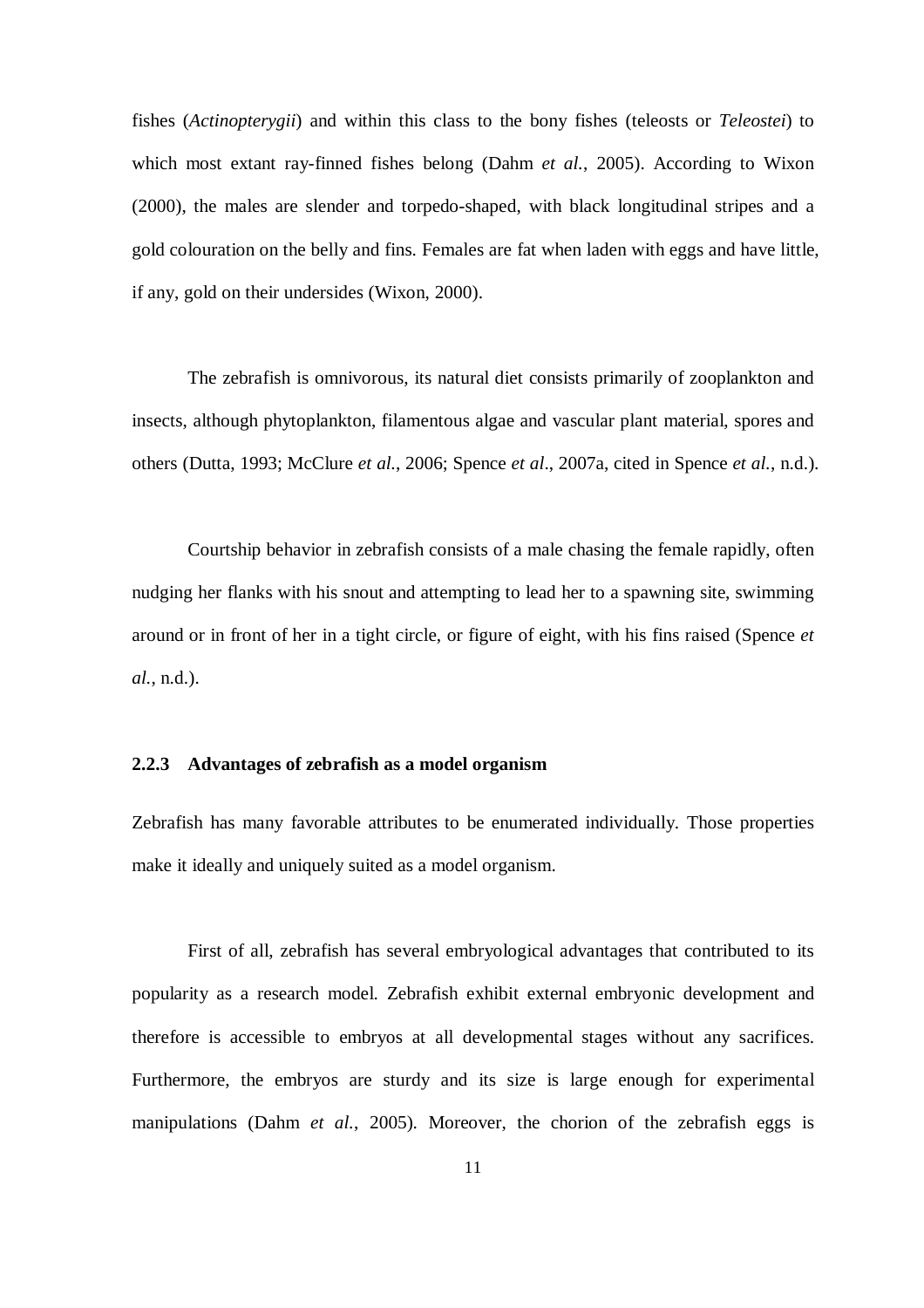transparent, allowing the continuous observation of the developing embryo under microscopes.

Besides, it is worth to mention that the embryonic development of the zebrafish is synchronous and extremely rapid. Rapid embryonic development facilitates numerous observation and visualization of developmental processes and experimental approaches. The completion of experiments generally can be achieved within a few hours to days. Compared with other vertebrate models for developmental studies, such as the mouse or *Xenopus*, the composition of the zebrafish larvae's organs is relatively simple. They composed of fewer cells, making them easier to study (Dahm *et al.*, 2005).

Last but not least, zebrafish are easy to breed and has high fecundity (Lawrence, 2007). This fact, together with the small size and the transparency of zebrafish embryos, zebrafish take advantages of them and therefore being promoted as the most favorable model organism.

#### **2.2.4 Embryonic development of zebrafish**

The development of the zebrafish is similar to the embryogenesis in higher-ordered vertebrates, including humans and other mammals (Dahm *et al*. 2005). Kimmel *et al*. (1995) defined seven broad periods of embryogenesis-the zygote, cleavage, blastula, gastrula, segmentation, pharyngula, and hatching periods.

As a vertebrate, embryonic development in the zebrafish is extremely rapid because embryogenesis takes approximately 2 days. At the one-cell stage immediately after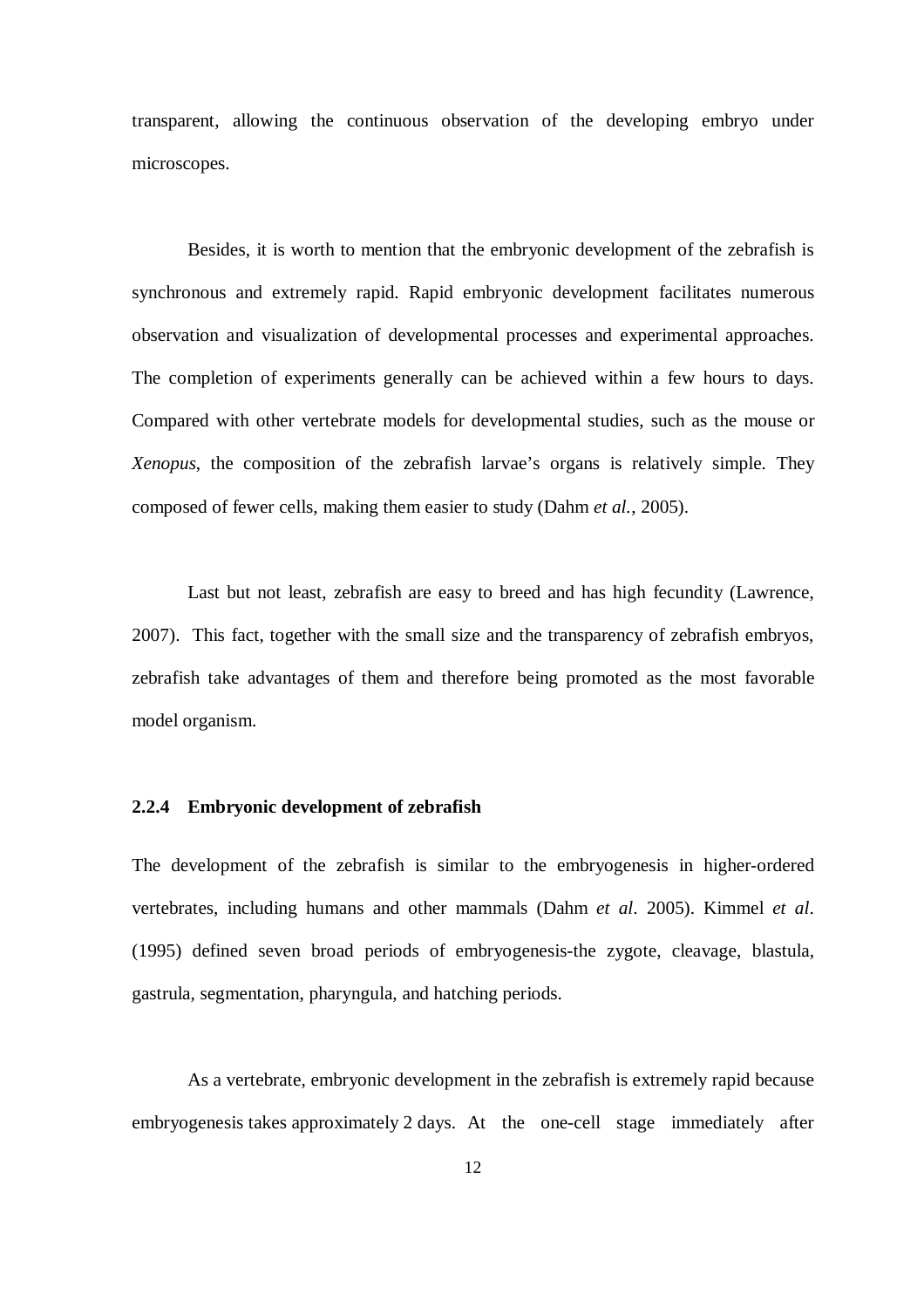fertilization, the zygote sits on top of a large ball of yolk. Four hours following fertilization (4 hpf), the cells have undergone several rounds of cleavages and division to form a mass of cells located on top of the yolk. Gastrulation begins with epiboly of the cells at 6 hpf. At this stage, the antero-posterior and dorso-ventral axes can be determined. 8 hpf is the onset of thickening in the region of the future head. At 10 hpf, first somite forms elucidated the starting of somitogenesis. Somites continue to develop and can be counted under microscope clearly. At 18 hpf, body plan becomes recognizable, and the first voluntary muscle contractions are observable as movements of the tail. After a day (24 hpf), most vertebrate-specific body features and organs are already recognizable, including a compartmentalized brain, eyes, ears, and all internal organs. However, the majority of the organs are not yet functional. Notably though, the heart starts beating just before the end of the first day of development. Over the next 24 hpf, numerous cell types differentiate, and the organs gradually begin to function. At 48 hpf, zebrafish start to hatch and start swimming very actively. At 5 dpf, larvae swim well and search for food independently.

The speed of zebrafish development is temperature dependent. Zebrafish develop at temperatures ranging from approximately 18 to 32 ◦C (Dahm *et al.*, 2005). In fact, the higher the temperature, the faster the development of the zebrafish.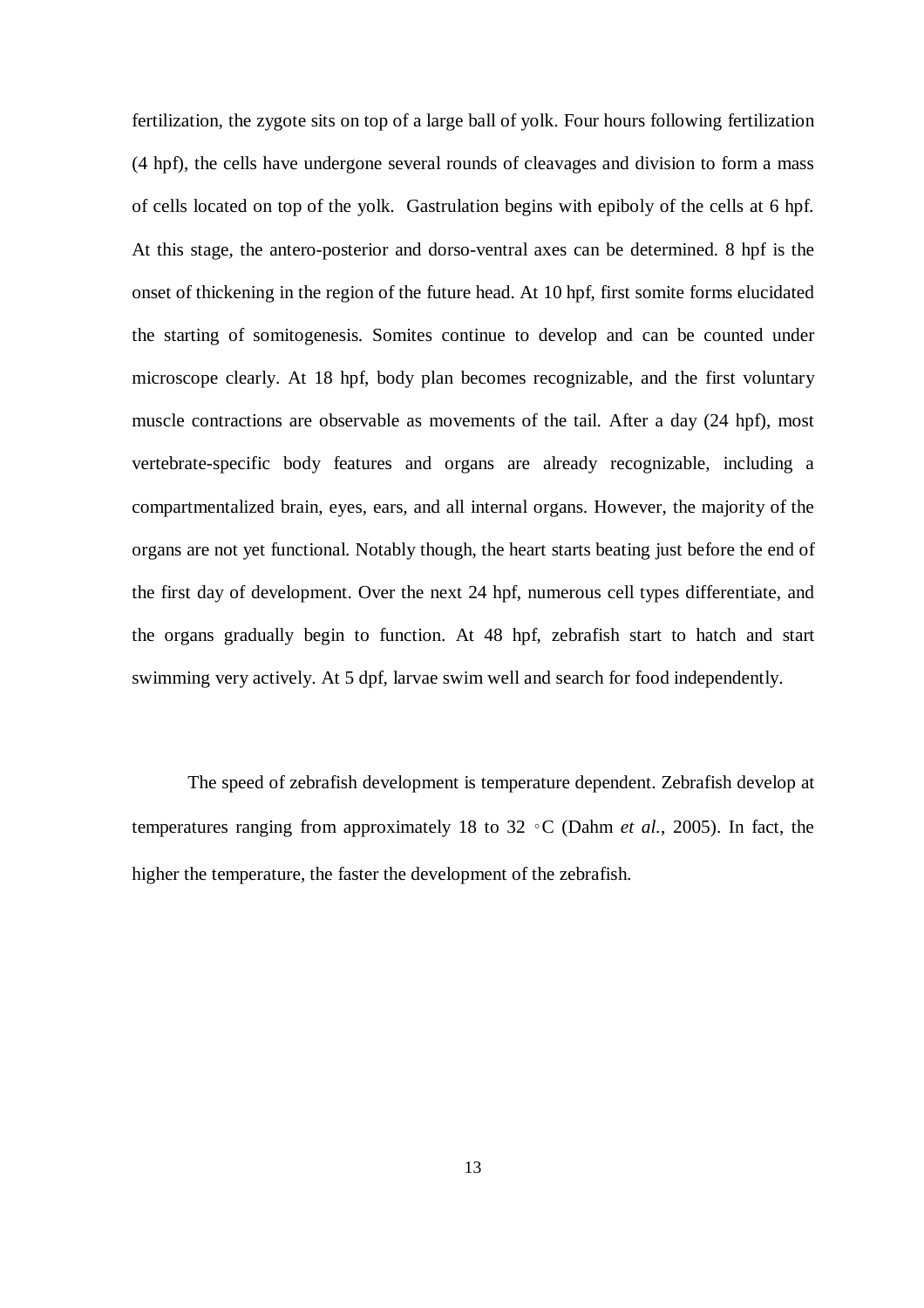#### **3.0 MATERIALS AND METHODS**

#### **3.1 Materials**

#### **3.1.1 Zebrafish**

The zebrafish used in this research study were supplied by Dr. Lee Kui Soon and Animal Biotechnology Laboratory (ABL) from Department of Molecular Biology, Faculty of Resource Science and Technology (FRST), University Malaysia Sarawak (UNIMAS).

#### **3.1.2 Embryo medium**

1 liter of embryo medium/E3 medium was prepared in 1X and 50X respectively with nutrient formulation as listed below:-

- i. 5mM Sodium chloride (NaCl)
- ii. 0.17mM Potassium chloride (KCl)
- iii.  $0.33 \text{mM}$  Calcium chloride dihydrate (CaCl<sub>2.</sub>2H<sub>2</sub>O)
- iv. 0.33mM Magnesium sulfate heptahydrate (MgSO<sub>4</sub>.7H<sub>2</sub>O)

Table 3.1: Chemical composition for 50X embryo medium

| <b>Materials</b>                     | <b>Molarity (mM)</b> | Amounts $(g)$ |
|--------------------------------------|----------------------|---------------|
| <b>NaCl</b>                          | 250                  | 14.610        |
| KCl                                  | 8.5                  | 0.634         |
| CaCl <sub>2</sub> 2H <sub>2</sub> O  | 16.5                 | 2.426         |
| MgSO <sub>4</sub> .7H <sub>2</sub> O | 16.5                 | 4.067         |